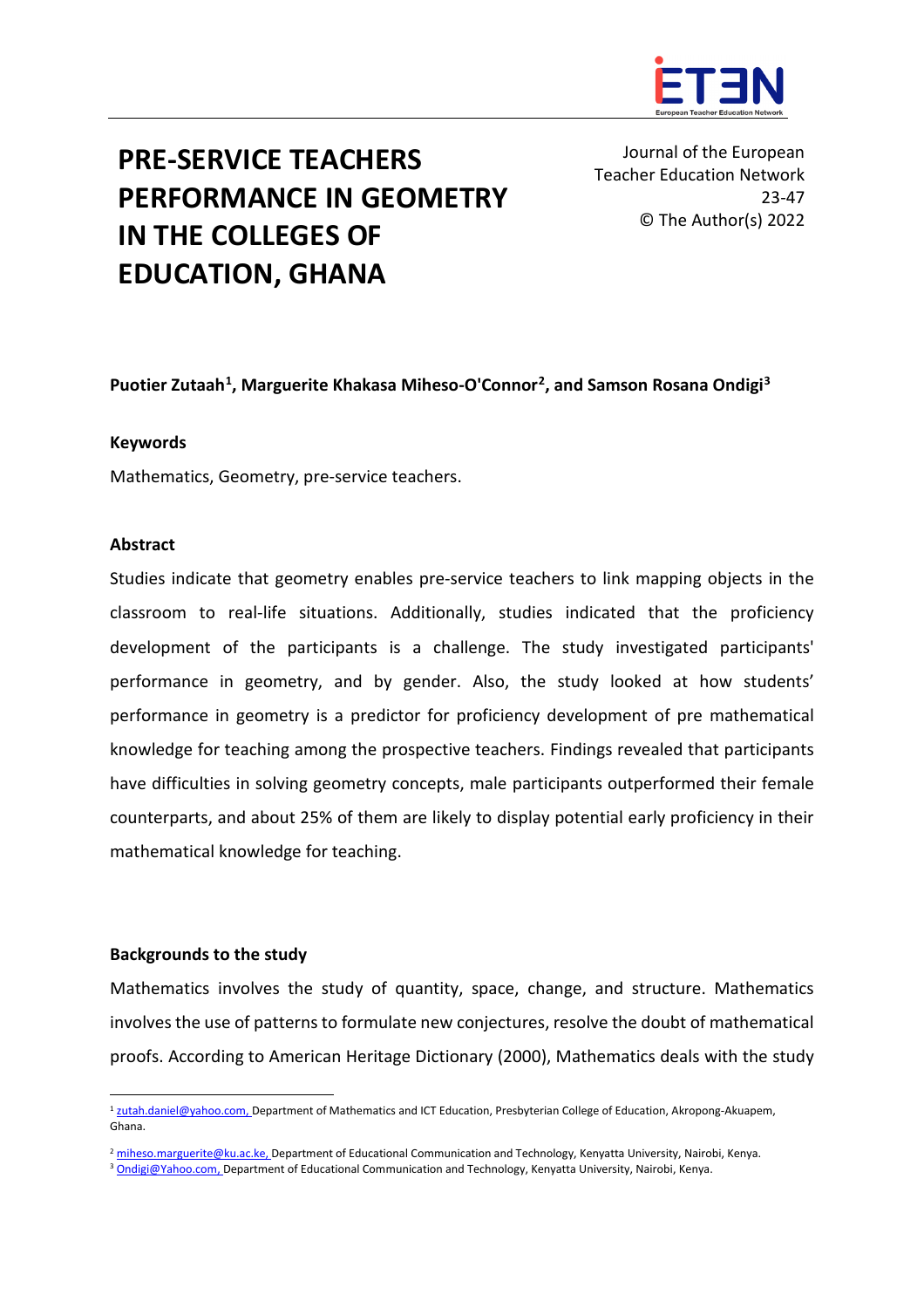of numbers, symbols, measurement, properties, relationships of quantities, and sets of numbers. Further, the Encyclopedia Britannica (2012) has explained mathematics to be a science of structure, relationships that have been generated from elemental practices of measuring, ordering, counting, matching, and identifying the shapes of objects.

Students in the colleges of education study many aspects of mathematics in the colleges of education curriculum such as algebra, calculus, and geometry. Limited time did not allow the researchers to investigate pre-service teachers' performance in all these areas of mathematics. The study assessed participants' performance in geometry concepts. According to Vesely and Vesely (2015), geometry deals with the study of the geometric characteristics of a figure that cannot be changed when the size of the figure is transformed. Some of these geometric characteristics include lines, points, and lengths. Geometry is a branch of mathematics that deals with properties of space that are related to the shape, distance, size, and relative position of figures (Naidoo & Kapofu, 2020). Geometer is the name given to the mathematician who works in the field of geometry. The study of geometry is vital because these characteristics are found in the human body to be specific and within our environment in general.

We use geometry every day in our activities. Geometry helps to develop learners thinking abilities. Further, geometry enables pre-service teachers to link mapping objects in the classroom to real-life situations such as place and direction. Comprehension of spatial relationships is an advantage in the role of problem-solving and higher-order thinking skills. Geometry assists us to choose the type of material to use, the type of design to make in the construction process. Different houses are built in different geometric shapes. According to Sunzuma et al. (2012), geometry develops learners' spatial awareness, visualization, and promotes learners' problem-solving skills. Again, geometry develops learners' critical thinking and problem-solving skills (Pesen, 2006) as cited in (Kakraba, 2020).

Despite the importance of geometry in our everyday activities, students still perceive geometry as a challenging subject. Globally, Mafakheri (n.d.) assessed pre-service teachers' performance in geometry. The study was conducted in Iran. Results revealed that most preservice teachers have difficulties understanding concepts of the symmetry axis. This could be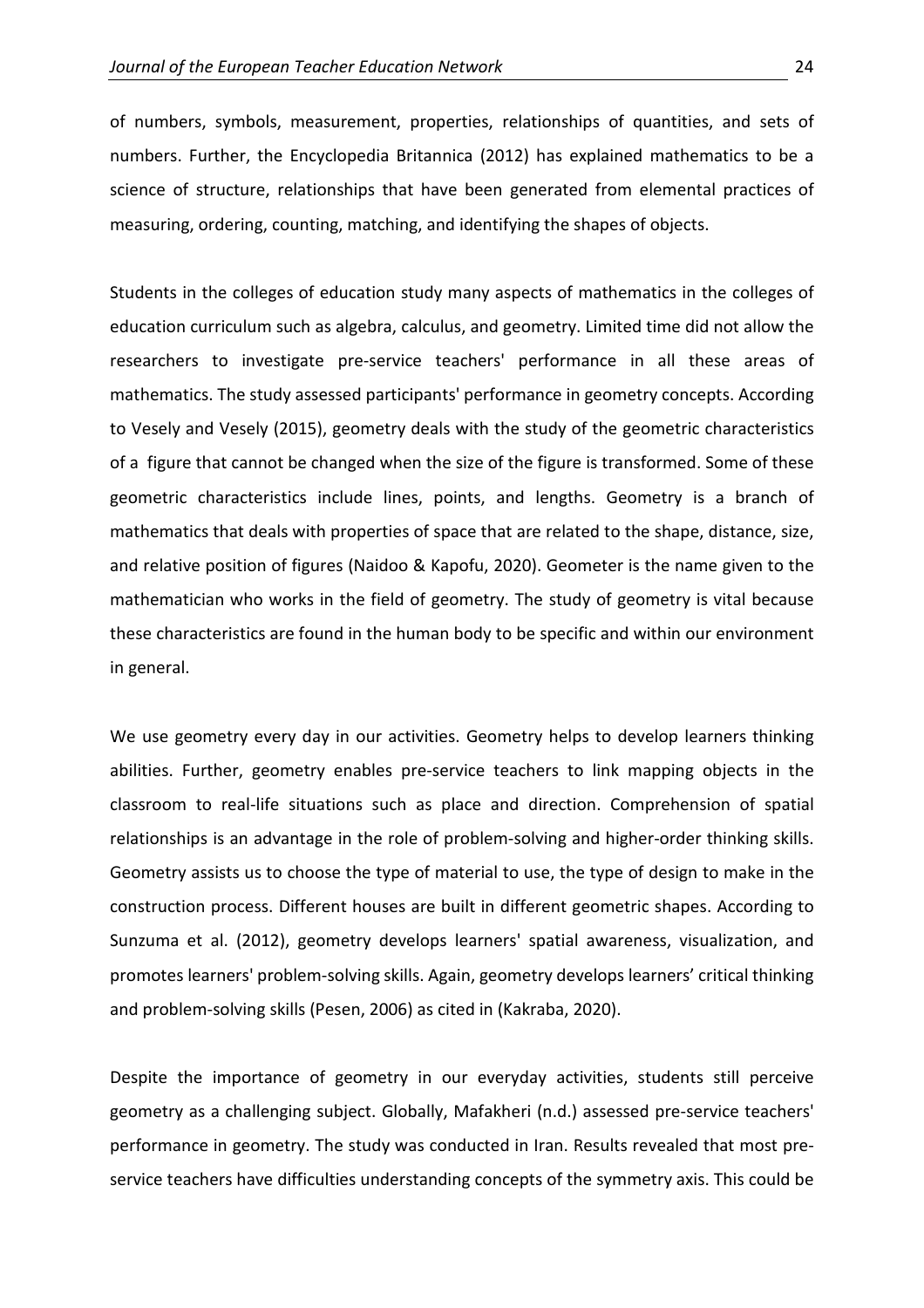because students could not visualize and conceptualize geometric concepts. As Bhagat and Chang (2015) have convincingly shown in their research, students perceive geometrical concepts as abstract and difficult to understand.

In Africa, Niyukuri et al. (2020) assessed university students' experiences in learning geometry and their confidence to teach it. The study used a convergent parallel mixed methods research design. Results showed that the teacher-centered approach had dominated geometry lessons in their mathematics classrooms. Nevertheless, pre-service teachers indicated a higher level of confidence teaching geometry in mathematics classrooms. The study suggested that teacher education programs consider embedding instructional techniques and assessments designed for a specific branch of mathematics.

Further, Adeniji et al. (2018) looked at the effect of mastery learning on high school students' performance and retention in circle geometry. The study was conducted in Ilorin using a quasiexperimental design. More specifically, the study used a non-equivalent (pretest and posttest) control group design. The results indicated that high school students' achievement in geometry had improved significantly when students were taught circle geometry with mastery-based learning techniques. Indirectly, the mastery-based learning method had played a role in helping students to understand geometry concepts. Findings further revealed that there was no gender difference found when the participating students were taught circle geometry using the said method. The study suggested that training should be given to mathematics teachers to effectively use the mastery-based learning technique in the mathematics classroom to facilitate learners' achievement. The study was conducted on high school students leaving out colleges of education students. To address this gap, the present study focused on basic pre-service teachers in colleges of education.

In Ghana, pre-service teachers' achievement in geometry in the colleges of education over the years has not shown any improvement despite the introduction of technology in 2008 (Agyei & Voogt, 2012). In addition, Armah et al. (2018) assessed the effect of Van Hiele Phase-based instruction on secondary pre-service teachers' geometric thinking concerning the Van Hiele Levels in the Ashanti and Greater Accra Regions. The study used a quasi-experimental design. The results indicated that students in both the experimental and control groups had an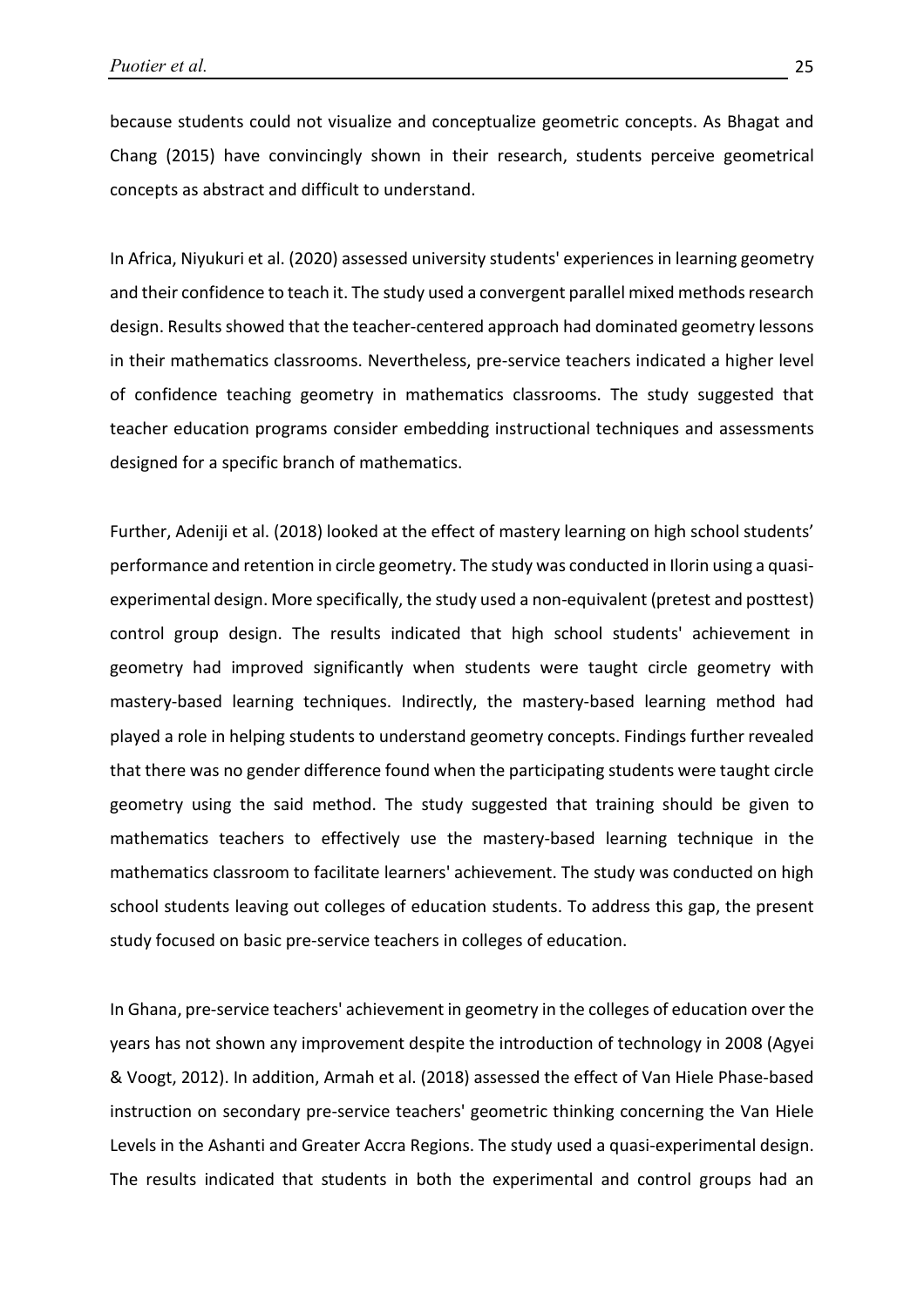increment in the post Van Hiele geometry test as compared to the pre-Van Hiele geometry test. However, students in the experimental group achieved higher scores as compared to their counterparts in the control group. The computer-based learning method used on the experimental group might have played a role in making geometry concepts clearer for students understanding. This study was conducted on university students. The researchers suggested that studies should be conducted on pre-service teachers' achievement in geometry in the colleges of education. In view of this, the present study investigated basic pre-service teachers' achievement in geometry at the college level of education.

Many studies including (Niyukuri et al., 2020; Adeniji et al., 2018) have been conducted on pre-service teachers of secondary school leaving their counterparts at the basic level of education. This study addressed that gap by investigating pre-service teachers' performance in geometry in the Colleges of Education. This study aimed to get quality feedback from the students' achievement in geometry to add to the existing literature. Further, the present study investigated gender differences among students' performance in geometry. Again, the effect of performance on the development of pre mathematical knowledge for teaching proficiency among basic education of prospective teachers was assessed.

### **Statement of the problem**

Geometry is important in our everyday activities. Geometry helps to develop learners thinking abilities. Further, it helps pre-service teachers to connect classroom mapping objects to situations in real-life such as direction and place (Yuin et al., 2020). The participating students' comprehension of spatial relationships plays a role in problem-solving and higher-order thinking skills.

However, the national report in Ghana since 2013 has consistently highlighted pre-service teachers' low performance in geometry. Additionally, international studies indicate that student teachers perceive geometry concepts as abstract and challenging in conceptualization leading to low achievement.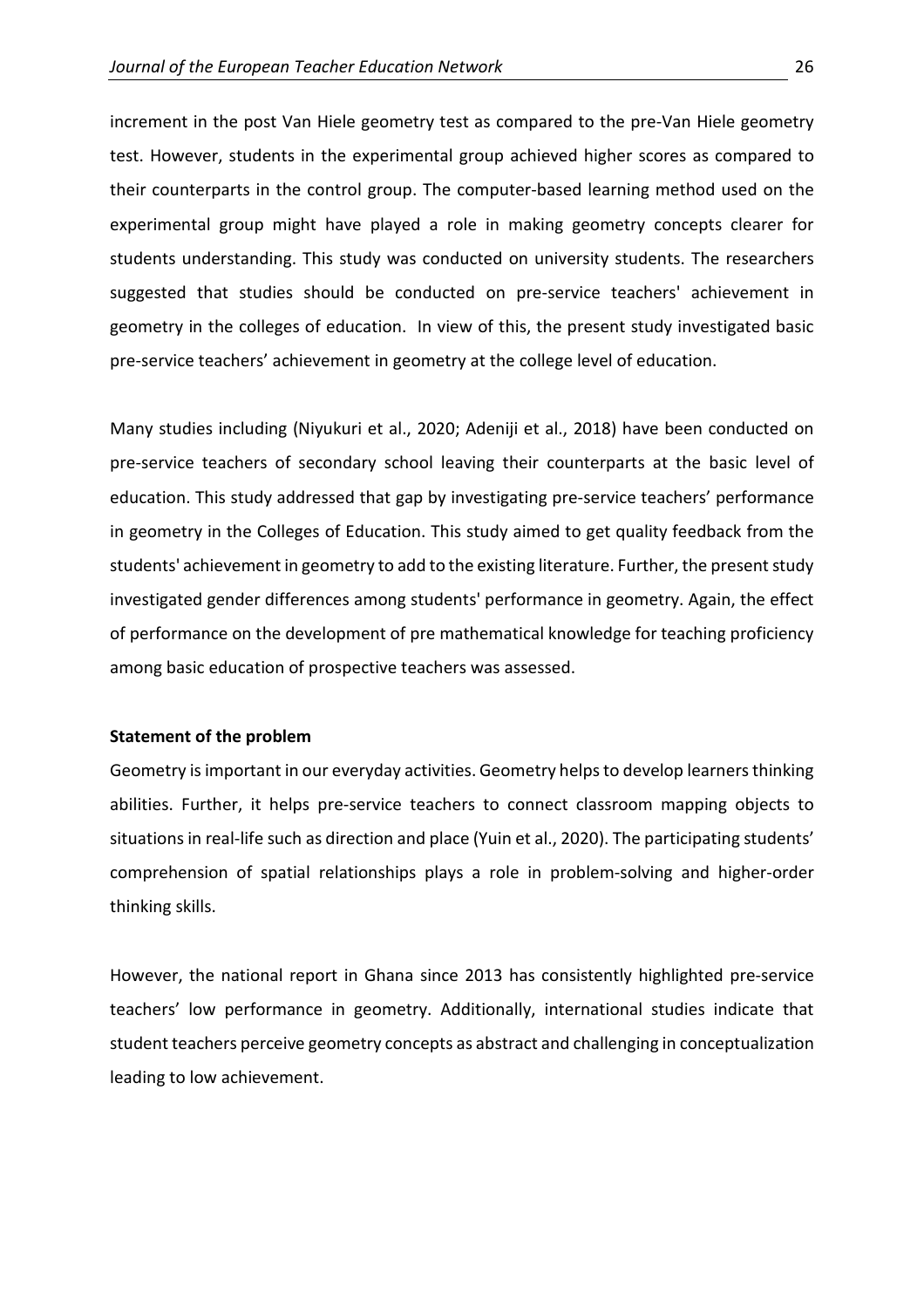In Ghana, no research has been conducted on college students to describe such low achievement in geometry. This study sought to investigate basic pre-service teachers' achievement in geometry in the Ghanaian Colleges of Education.

### **Objectives**

This paper was guided by the following objectives:

- a) To assess basic pre-service teachers' achievement in geometry.
- b) To investigate gender differences among basic education pre-service teachers' performance in geometry.
- c) To assess the effect of performance on the development of pre mathematical knowledge for teaching proficiency among basic education of prospective teachers.

#### **Methodology**

The study used quantitative data using a survey design. This study was carried out in Presbyterian College of Education (PCE) in Ghana because of academic affordances (such as availability of teaching and learning resources, and conducive environment for learning). The study targeted all the level one hundred students in PCE. The target population of the study was made up of 493 first-year students in the said college of which 313 were males and 180 were females. The researchers used a purposive sampling procedure to select an intact group consisting of 400 participants of which 223 were males and 177 were females. This group was selected because they all offer the same program.

The researchers sought for permission through the principal of Presbyterian college of Education to enable them collect data in this institution. See Appendix 'B' for Research permit. Data was collected using secondary data in the form of geometry achievement test results from the Presbyterian College of Education for first-year students' second-semester examination for the 2019/2020 academic year. See Appendix 'A' for students' geometry achievement test result. Again, see Appendix 'C' for the grading system and interpretation of the grades for colleges of education in Ghana. The first-year students were selected for this study because geometry is a first-year content course that is taught in the second semester. The data was analyzed using Statistical Package for Social Sciences (SPSS) version 24. Descriptive statistics such as frequencies, percentages, mean and standard deviation were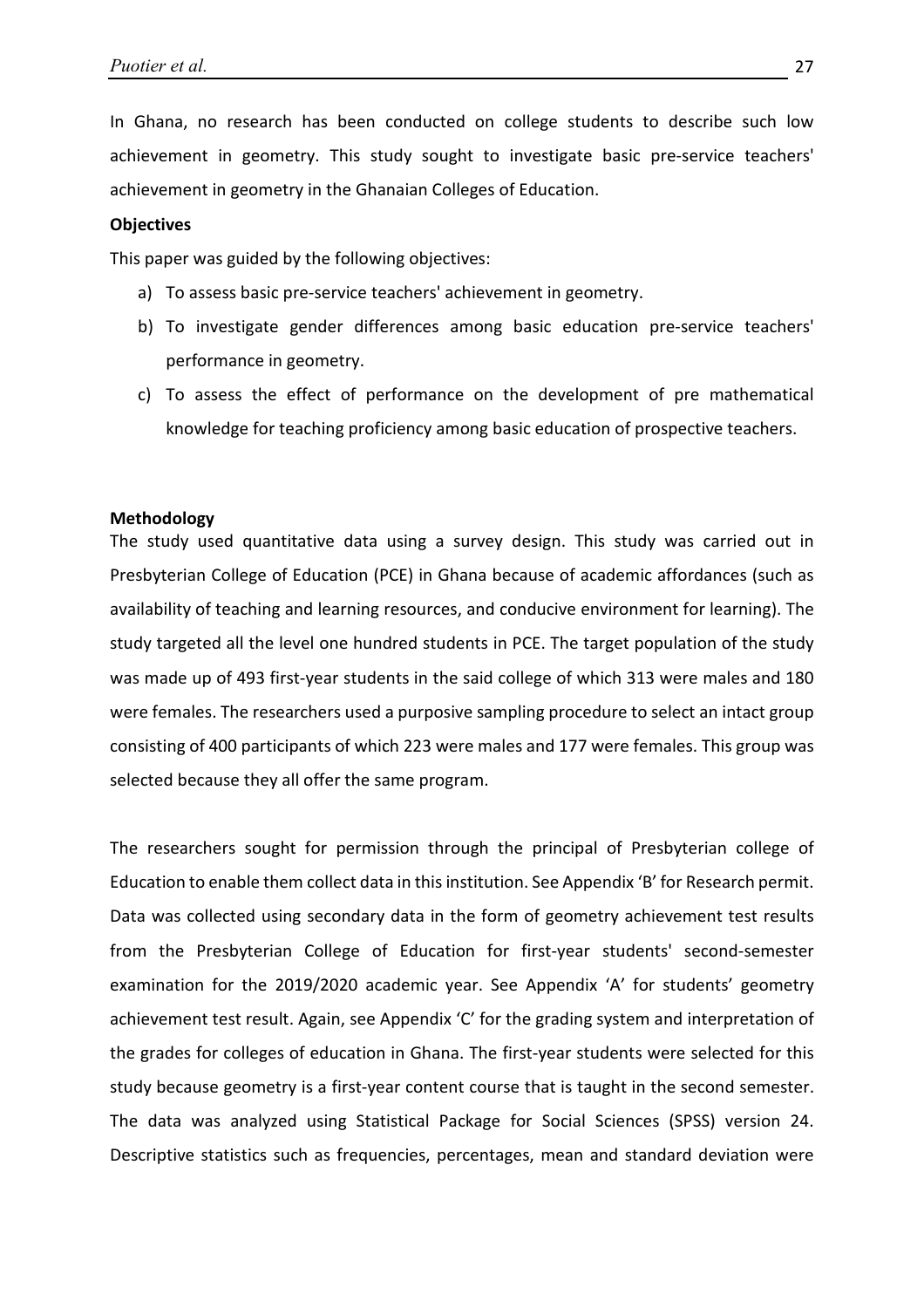used to analyze students' performance to answer research question one (1). The researchers used inferential statistics such as independent samples t-test to analyze gender difference in pre-service teachers' performance in geometry to answer research question two (2). The tvalue was estimated at a significance level (p-value) of  $p \le 0.05$  (2 – tailed) at a confidence interval of 95% with a margin of ±5. Finally, the study used descriptive statistics such as frequencies and percentages to analyze the effect of performance on the development of pre mathematical knowledge for teaching proficiency among basic education of prospective teachers to respond to research objective three (3).

### **Results and Discussions**

In this section, the results were presented as follows: (i) Pre-service teachers of basic school performance in geometry. (ii) Explored gender differences among pre-service teachers' performance in geometry. (iii) Effect of performance on the development of pre mathematical knowledge for teaching proficiency among basic education of prospective teachers. Table 1 presented the demographic information of the pre-service teachers.

#### **Table 1: Demographic analysis**

| Sex    | N   | Percent |
|--------|-----|---------|
| Male   | 223 | 55.8    |
| Female | 177 | 44.3    |
| Total  | 400 | 100.0   |

Table 1 revealed that 223 pre-service teachers are males representing 55.8%. On the other hand, 177 pre-service teachers are females representing 44.3%. In this study, the males are more than the females by 11.5%.

### **Research objective 1: To assess pre-service teachers' performance in geometry**

The study sought to investigate the participating students' achievement in geometry. This was to enable the researchers to get in-depth information concerning pre-service teachers'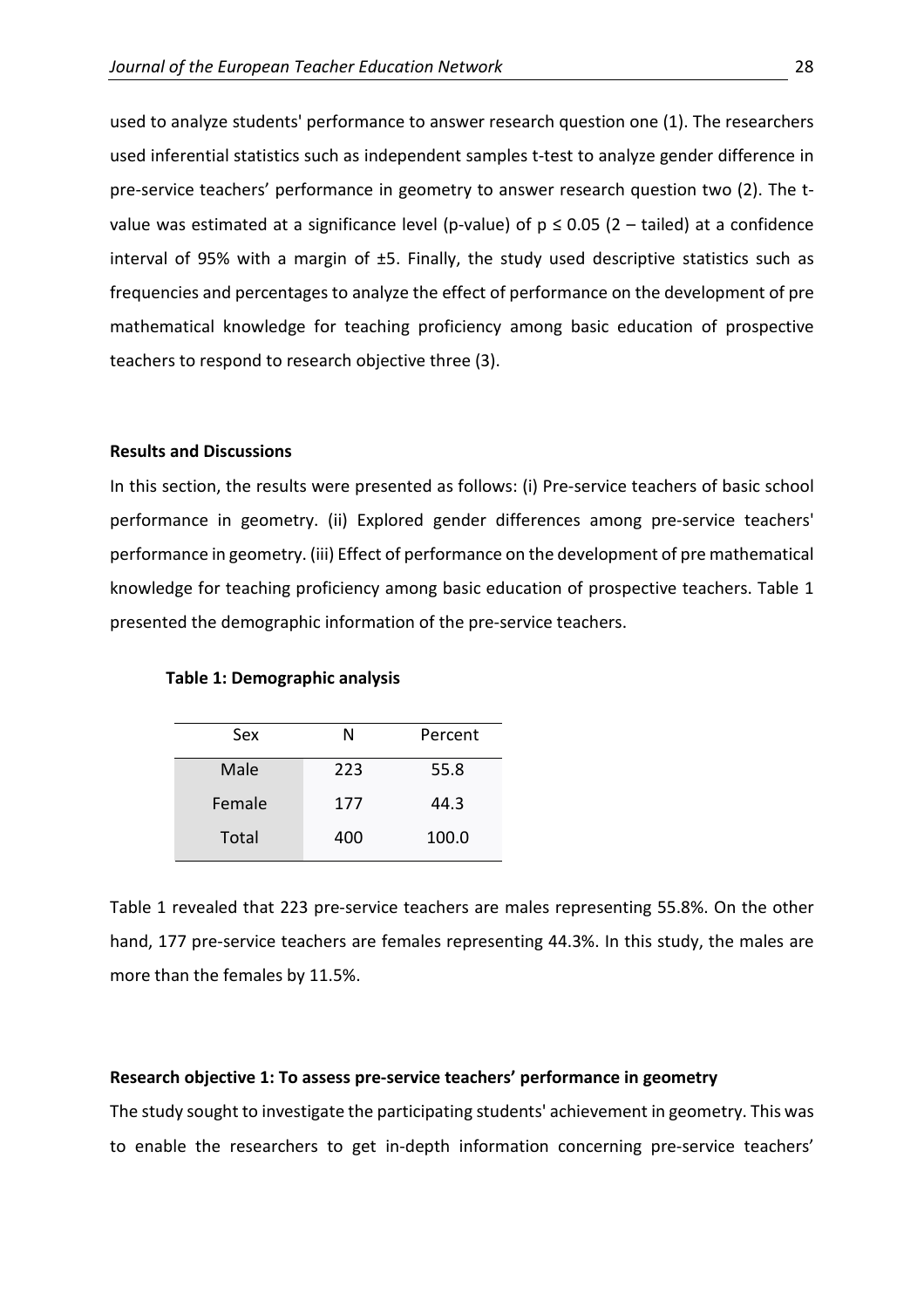performance in geometry. The performance of the participants in geometry achievement test is presented in Table 2.

| Grade                     | N   | Percent |
|---------------------------|-----|---------|
| E                         | 43  | 10.8    |
| D                         | 86  | 21.5    |
| D+                        | 60  | 15.0    |
| $\mathsf C$               | 61  | 15.3    |
| $C+$                      | 40  | 10.0    |
| B                         | 39  | 9.8     |
| $B+$                      | 35  | 8.8     |
| $\boldsymbol{\mathsf{A}}$ | 25  | 6.3     |
| IC                        | 11  | 2.8     |
| Total                     | 400 | 100.0   |

**Table 2: Pre-service teachers' performance in geometry**

Table 2 presents the analysis of test results from the Presbyterian College of Education (PCE) for level one hundred second-semester examination for the 2019/2020 academic year on geometry. See Appendix 'C' for the grading system and interpretation for the colleges of education in Ghana. The results revealed that only 25 pre-service teachers representing 6.3% scored grade ''A'' (scores from 80% to 100%) at the end of the semester examination. About three – quarters of the pre-service teachers representing 18.6% scored grades 'B' and 'B+' (scores from 70% to 79%). Out of the 400 participants who wrote the semester examination on geometry, only about one-quarter of pre-service teachers representing about 25% scored grades 'A', 'B+', and 'B' (scores from70% to 100%). Further, the study showed that about onequarter of the pre-service teachers representing about 25% scored grades 'C' and 'C+' (scores from 60% to 69%). More than one-quarter of the pre-service teachers representing about 37% scored grades ''D'' and ''D+" (scores from 50% to 59%). As many as 43 (about one-tenth) representing about 11% of the participants scored grade ''E'' (scores less than 50%). Grade ''E''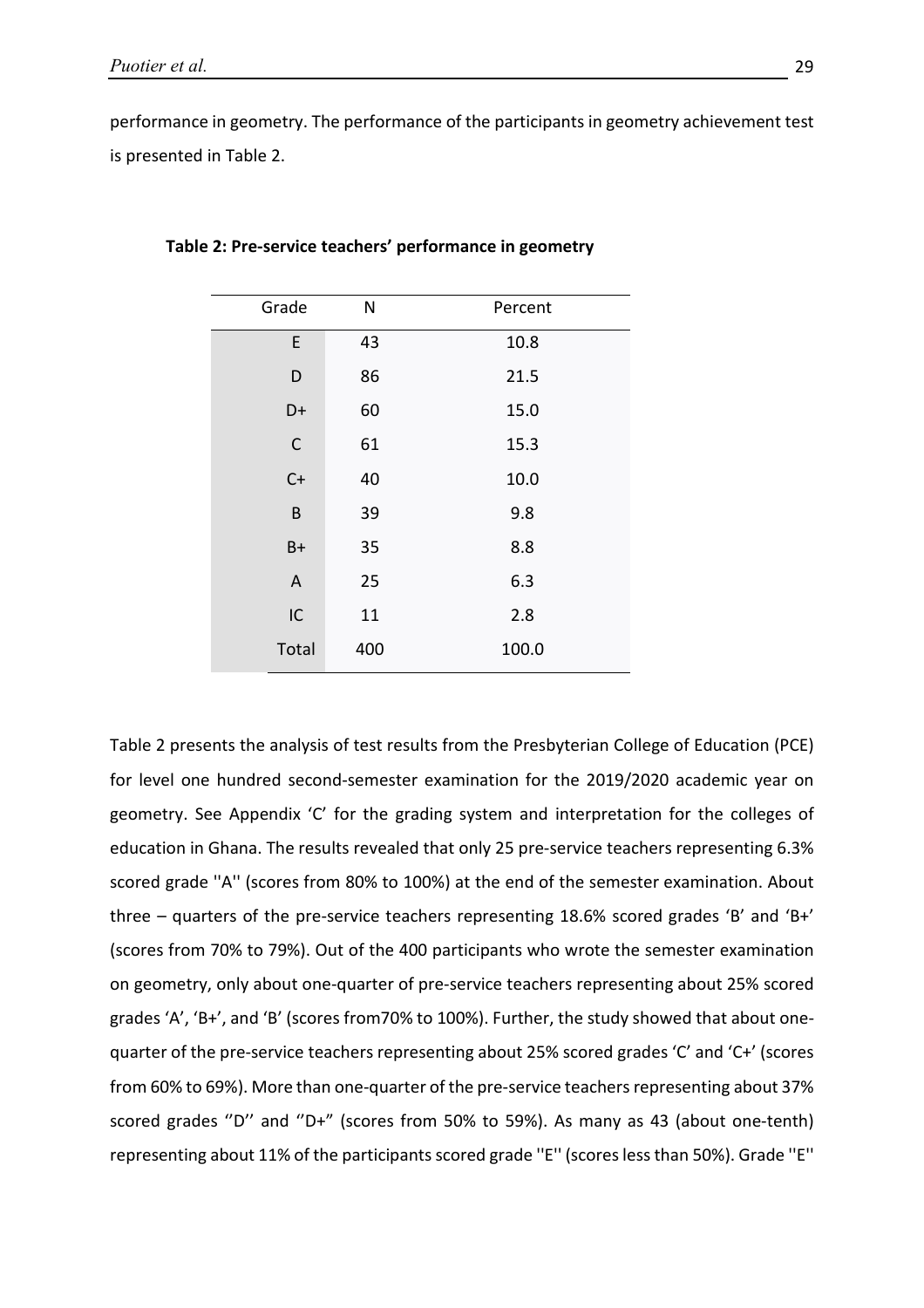is interpreted as failure. The pass mark for the geometry achievement test is 50%. Again, the analysis indicated that as many as 11 (about 3%) had IC. The IC means incomplete and is interpreted as students having issues with the examination as a result of non-submission of assignments. See Appendix C for the grading system and the interpretation of grades in the colleges of education in Ghana.

This performance in geometry achievement test is not good because about one-tenth of the participants representing about 11% did not get the pass mark of 50%. This shows that students have difficulties with geometry concepts. This could be because students perceive geometry concepts as difficult. This study is related to Bozkurt (2018) who examined Turkish elementary grade pre-service teachers accuracy for geometric constructions with dynamic software, students' justification for accuracy of geometric figures, and the awareness they gained throughout the process. The results indicate that the participants' achievement in geometric concepts was limited.

Further, the finding of Duatepe-paksu and Levels (2012) is in agreement with the finding of the present study who state that geometry concepts are challenging among pre-service elementary teachers in Turkey. The study investigated factors that predict students' knowledge in geometry. The results showed that most Turkish pre-service teachers have weak knowledge of geometric concepts.

Similarly, Couto and Vale (2013) investigated Portugees secondary pre-service mathematics teachers' performance in geometry. The study reported that most participants have weak content knowledge of geometry in Portugal. Indirectly, students struggled to solve problems concerning geometry. Further, the findings revealed that many secondary pre-service teachers struggled to answer items regarding circular units of geometry to be specific during their undergraduate studies. This finding by Couto and Vale (2013) is in line with the findings of this study. This could be because students have similar characteristics everywhere. Further, the poor performance of the present study could be due to the voluminous nature of the course outline for college geometry. This could make teachers concentrate on completing the course outline at the end of the semester instead of teaching for the understanding of the geometry concepts. This poor performance might affect pre-service teachers' careers and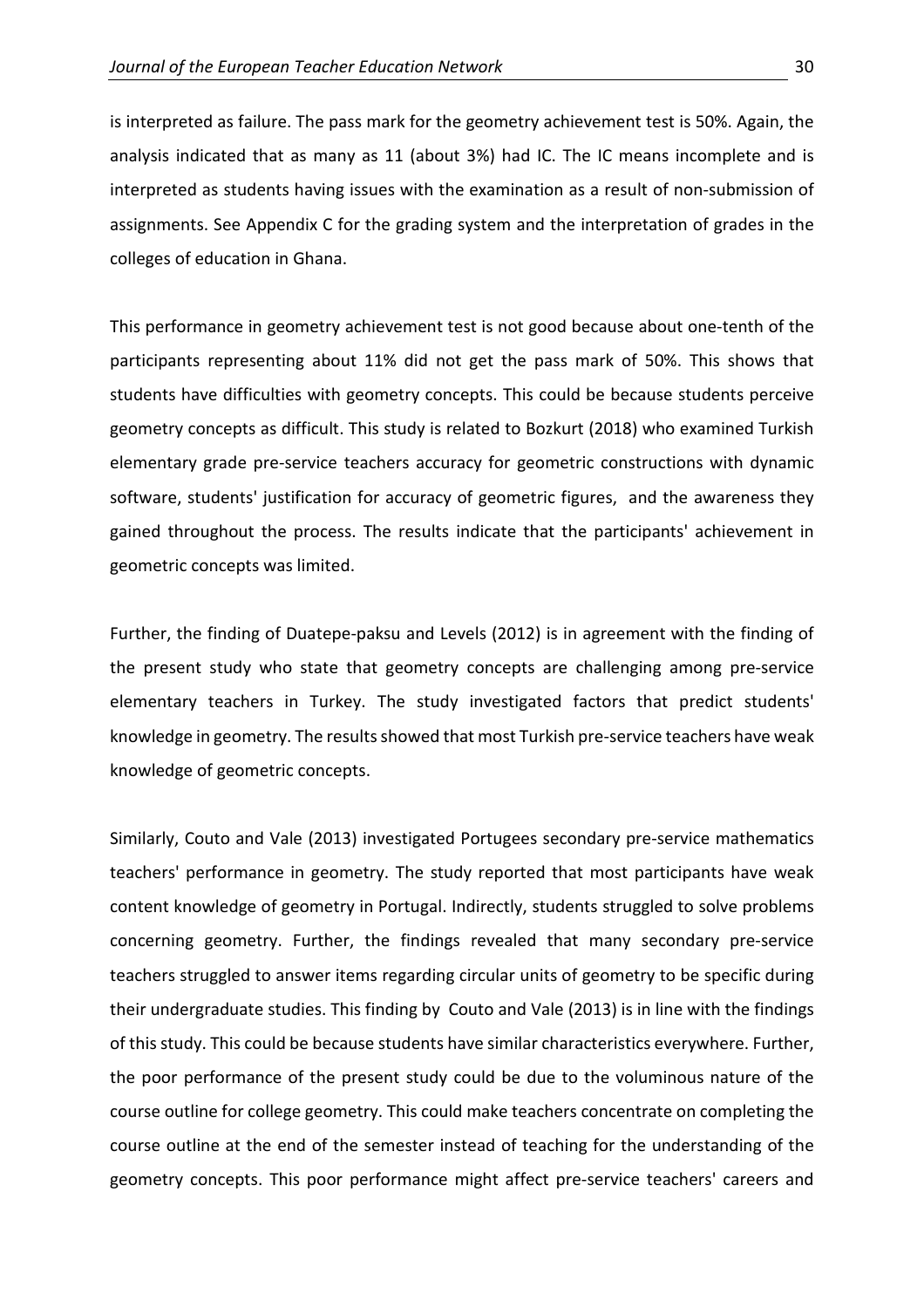future learners. We suggest that pre-service teachers should work in groups so that they can share ideas. Further, pre-service teachers should constantly practice geometry concepts on their own to enhance understanding.

## **Research objective 2: To investigate gender differences among pre-service teachers' performance in geometry**

In assessing research objective 2, the investigators examined gender differences among college students' performance in geometry. Pre-service teachers' performance in geometry concerning gender was presented as follows:

- a) Pre-service teachers' performance in geometry concerning gender using frequencies and percentages.
- b) Comparative analysis of pre-service teachers' gender performance in geometry using mean and standard deviation.
- c) Looking at gender differences on pre-service teachers' performance in geometry using Independent Samples T-Test.

# *a) Pre-service teachers' performance in geometry concerning gender using frequencies and percentages*

The researchers of this study investigated pre-service teachers' performance in geometry concerning gender using frequencies and percentages. The results are presented in Table three (3).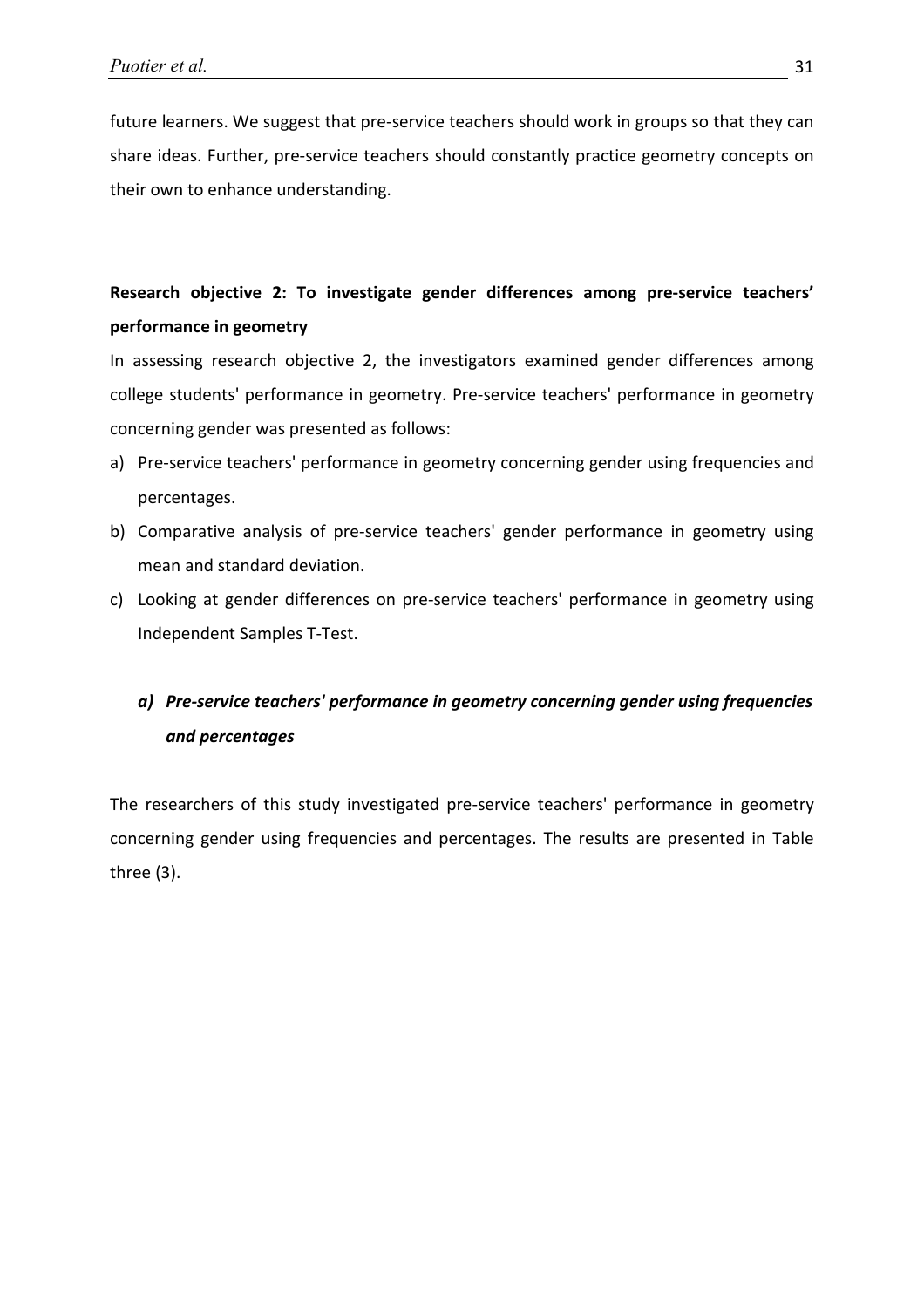|                 |              | Male | Female | Total |
|-----------------|--------------|------|--------|-------|
| Grade scored by | E            | 21   | 22     | 43    |
| students        | D            | 36   | 50     | 86    |
|                 | D+           | 37   | 23     | 60    |
|                 | $\mathsf{C}$ | 38   | 23     | 61    |
|                 | $C+$         | 22   | 18     | 40    |
|                 | B            | 22   | 17     | 39    |
|                 | $B+$         | 23   | 12     | 35    |
|                 | $\mathsf A$  | 16   | 9      | 25    |
|                 | IC           | 8    | 3      | 11    |
| Total           |              | 223  | 177    | 400   |

#### **Table 3: Grade scored by students \* sex of the students' cross-tabulation**

Sex of the students

From Table 3, the highest grade is ''A'' (scores from 80% to 100%). As many as 16 male preservice teachers scored grade "A" as compared to only 9 of the females scoring it. As many as 23 males scored grade ''B+'' while only 12 females scored grade ''B+'' (scores from 75% to 79%). The number of male students who scored grade "B" is 22 while 17 of their female counterparts' scored 'B' (Scores from 70% to 74%). As many as 60 male pre-service teachers scored grades 'C' and 'C+' (scores from 60% to 69%) as compared to only 41 of their female counterparts'. A look at Table 3 revealed that 73 each of the gender scored grades 'D' and 'D+' (scores from 50% to 59%). Further, 21 and 22 males and females respectively scored grade "E" (scores less than 50%) which is interpreted as a failure. An examination of Table 3 showed that 8 males and 3 females had issues (IC) with their results. The results indicated that though both males and females have difficulties in geometry concepts, the males scored higher scores than the females. It makes sense to state that the male pre-service teachers outperformed their female counterparts'.

The performance of male pre-service teachers in geometry is slightly higher than their female counterparts'. Table 3 revealed that 61 male pre-service teachers are above average (grades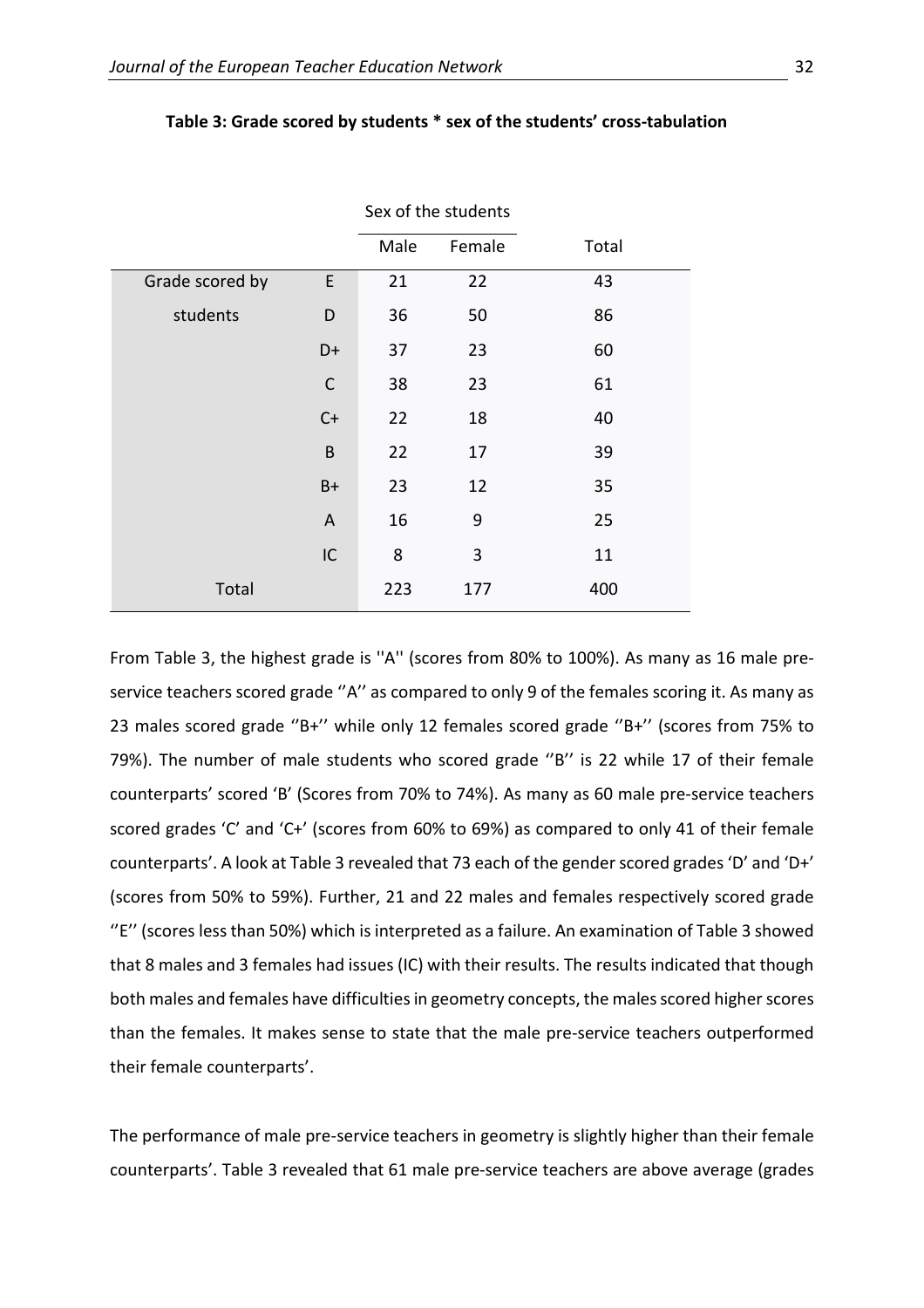A, B+ and B) and are likely to be good mathematics teachers as compared to their female counterparts of 33. Further, as many as 60 male pre-service teachers are average (grades C+ and C) and are likely to be average mathematics teachers as compared to only 41 female preservice teachers. However, there is no difference between male and female participants who are below average (grades D+ and D) and may need guidance to manage mathematics classes. See Appendix C for the grading system.

The findings of Isiksal (2005) are in contrast to the findings of this study who investigated the effects of gender and year in the programme on the performance in geometry among 145 preservice teachers in Turkey. The findings revealed that Turkish female pre-service teachers scored significantly higher than their male counterparts' on performance. This indicates that when both males and females are given equal opportunities in the teaching and learning of mathematics, the females can perform and even better than the males. Therefore, mathematics teachers should give equal opportunities to both males and females in the mathematics classroom. Further, mathematics teachers should create a conducive atmosphere for all learners.

Tetteh et al. (2018) investigated gender differences in mathematics achievement among Preservice Teachers in the Bono Region of Ghana. Results revealed that there was a significant gender difference in participating students' achievement. However, the study did not indicate the group where the difference was favored. Further, the study focused on mathematics in general and could be that geometry topics may or may not be included in the test items.

## *b) Comparative analysis of pre-service teachers' gender performance in geometry using mean and standard deviation*

The study sought to compare college students' performance in geometry in terms of gender. The researchers of this study conducted a comparative analysis using mean, standard deviation, and standard error mean. The analysis was done using the grade points as indicated in Appendix C. As indicated in Appendix C, Grade A = 4, Grade B + = 3.5, Grade B = 3, Grade C +  $= 2.5$ , Grade C = 2, Grade D+ = 1.5, Grade D = 1, and Grade E = 0. The comparison is presented in Table 4.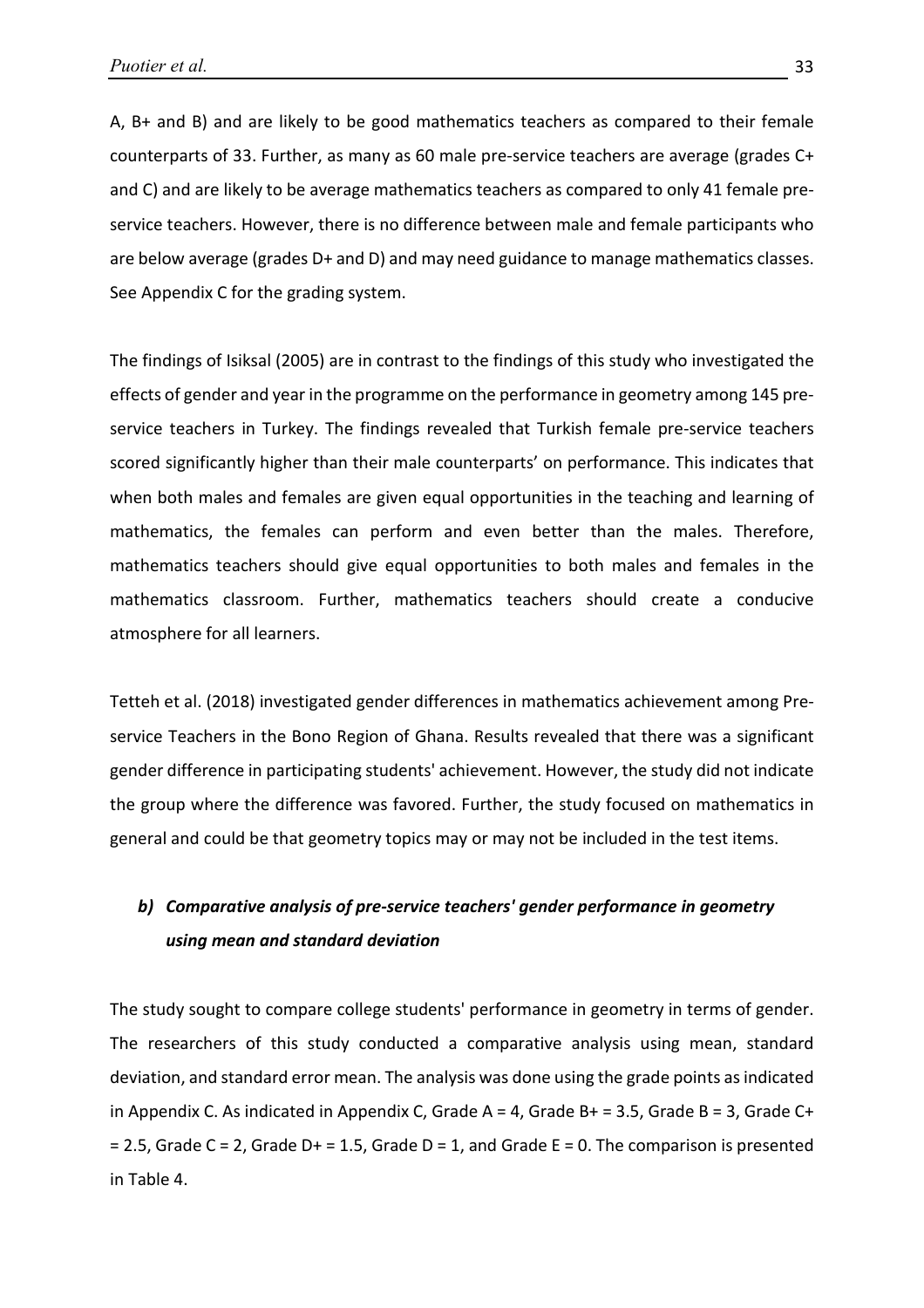|                 | Sex of the |     |       | Std.      | Std. Error |
|-----------------|------------|-----|-------|-----------|------------|
|                 | students   | N   | Mean  | Deviation | Mean       |
| Grade scored by | Male       | 223 | 2.121 | 1.2398    | .0830      |
| students        | Female     | 177 | 1.805 | 1.1883    | .0893      |

### **Table 4: Comparison of pre-service teachers' gender performance in geometry using mean and standard deviation**

Table 4 presents the comparison of students' performance in geometry in terms of gender. As indicated in the table 4 above, the Grade Point Average (GPA) score of the males is 2.121(Grade C+ = scores from 65% to 69%) and that of the females is 1.805 (Grade D+ = scores from 55% to 59%). The mean score of the males is higher than that of the females indicating that the male pre-service teachers scored higher marks than their female counterparts'. The findings of Mutai et al. (2016) are in support of the findings of the present study. The study looked at gender differences in mathematics achievement among secondary school students in Kenya. Results indicated that boys outperformed the girls. Further, boys showed a strong affinity and interest in mathematics. However, the study by Mutai et al did not base purely on geometry rather on mathematics in general. The test items that were shown on the journal paper were only statistics and probability questions. There was no geometry question. However, the findings of Seloraji and Eu (2017) are in contrast to that of the present study who investigated Malaysian pre-service teachers' achievement in geometrical concepts using GeoGebra. The results of Seloraji and Eu indicated that there was a significant difference in the scores between male and female students favoring the females. The study of Seloraji and Eu reported a mean score of 86.00 for the female which is above that of the male score of 68.33.

In Table 4, the standard deviation of the males is 1.2398 and that of the females is 1.1883. This indicates that though the male pre-service teachers scored higher marks than the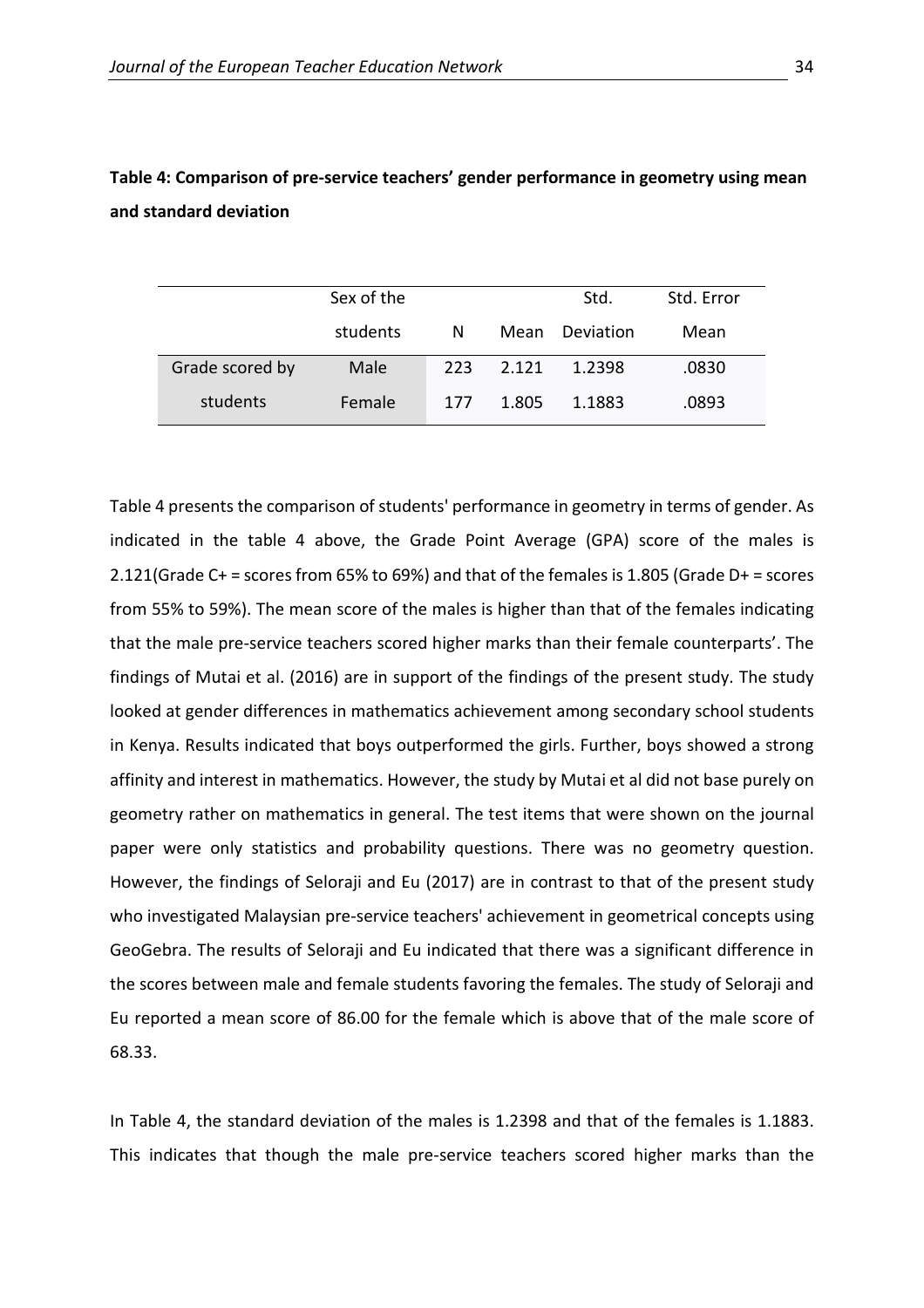females, male marks are more spread over the mean mark than the females. Therefore, the performance of the females is better than that of the males. Finally, the standard error mean of the males is 0.0830 as compared to that of the females (0.0893). The standard error of the females is slightly above that of the males. The results showed that the males are more representative of the overall population than the females. The smaller the standard error, the more representative the sample will be of the overall population (Mugenda & Mugenda, 2019).

# *c) Looking at gender differences on pre-service teachers' performance in geometry using independent samples t-test*

This research sought to assess the gender differences in pre-service teachers' performance in geometry. The comparison was made using a p-value, and a significant level of 0.05. The analysis was done using the Grade Point Average (GPA) of students' achievement in geometry. The comparison is presented in Table 5.

|                 | Independent samples t-test |                            |     |      |              |                              |          |            |            |                 |       |  |
|-----------------|----------------------------|----------------------------|-----|------|--------------|------------------------------|----------|------------|------------|-----------------|-------|--|
|                 |                            | Levene's Test for Equality |     |      |              |                              |          |            |            |                 |       |  |
| of Variances    |                            |                            |     |      |              | t-test for Equality of Means |          |            |            |                 |       |  |
|                 |                            |                            |     |      |              |                              |          |            |            | 95% Confidence  |       |  |
|                 |                            |                            |     |      |              |                              |          |            |            | Interval of the |       |  |
|                 |                            |                            |     |      |              |                              | Sig. (2- | Mean       | Std. Error | Difference      |       |  |
|                 |                            |                            | F   | Sig. | t            | df                           | tailed)  | Difference | Difference | Lower           | Upper |  |
|                 |                            | Equal                      | .13 | .711 | 2.57         | 398                          | .010     | .3160      | .1225      | .0751           | .5569 |  |
|                 |                            | variances                  | 8   |      | 9            |                              |          |            |            |                 |       |  |
|                 |                            | assumed                    |     |      |              |                              |          |            |            |                 |       |  |
| Grade scored by | students                   | Equal                      |     |      | 2.59         | 384.1                        | .010     | .3160      | .1219      | .0762           | .5558 |  |
|                 |                            | variances                  |     |      | $\mathbf{1}$ | 6                            |          |            |            |                 |       |  |
|                 |                            | not                        |     |      |              |                              |          |            |            |                 |       |  |
|                 |                            | assumed                    |     |      |              |                              |          |            |            |                 |       |  |

### **Table 5: Gender difference on pre-service teachers' performance in geometry**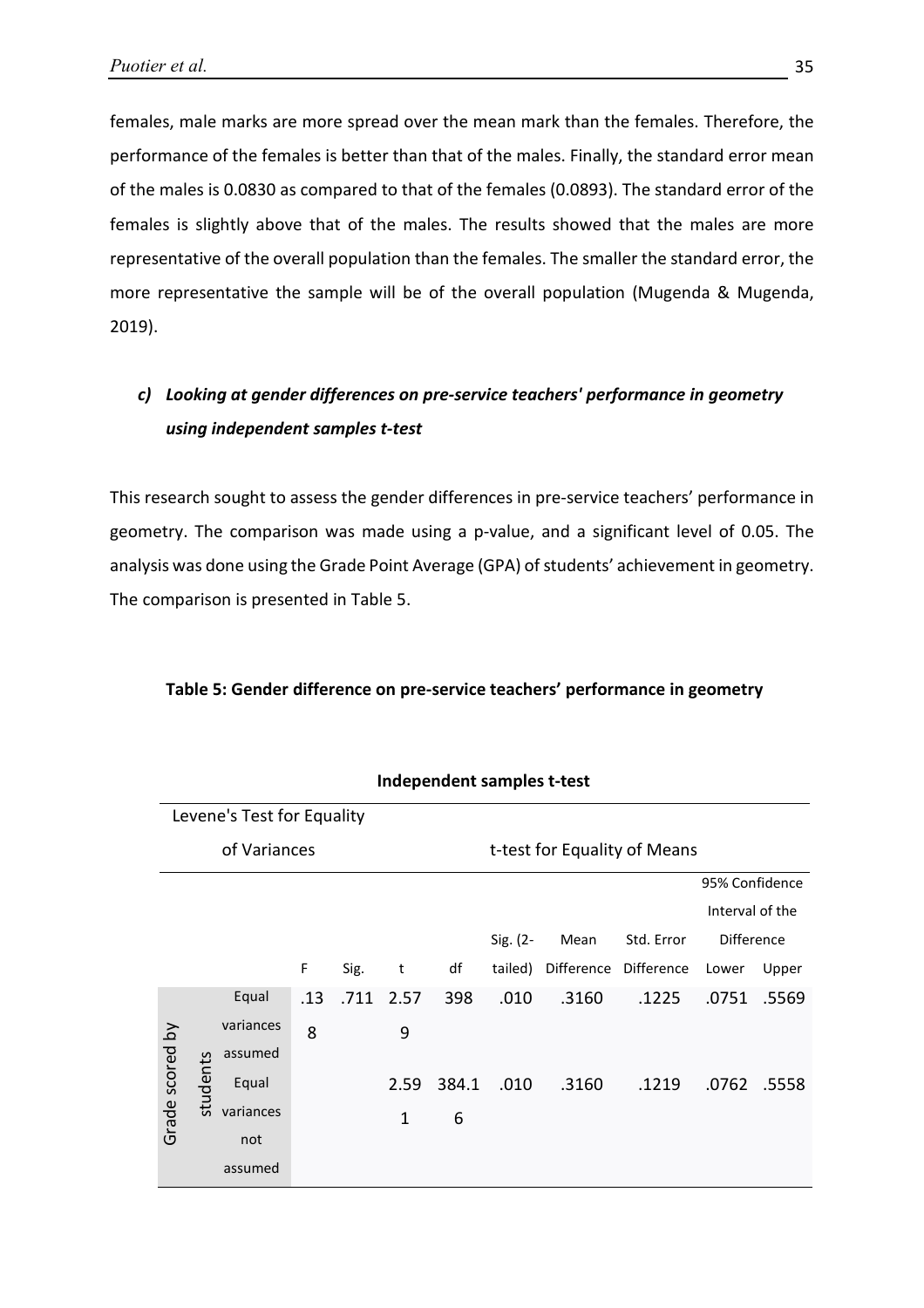The results in Table 5 showed that the group means are statistically significant differences between male and female group scores in geometric concepts because the significance (2 tailed) value is 0.01 which is less than 0.05. The researchers conducted an independentsamples t-test to establish the significance of the difference between gender in the geometric scores. The result showed that there was a significant difference in the scores for female (Grade Point Average (GPA) = 1.805, SD = 1.188) and male (Grade Point Average (GPA) = 2.121, SD = 1.240) conditions; t (398) = 2.579,  $p = 0.010$ . See Appendix C for the grading system and their interpretation.

In addition, the findings revealed that there was a mean difference of 0.3160 between male and female participants' performance in geometry favoring the males at 398 degrees of freedom. The mean difference (0.3160) indicates that the male students (GPA = 2.121) outperformed their female counterparts (GPA = 1.805) in the population from which the sample is selected. The finding of Seloraji and Eu (2017) is in contrast to that of the present study who investigated Malaysian pre-service teachers' performance in geometry concerning gender. The result revealed that the female students (mean score = 87.00) outperformed their counterparts' male students (mean score = 68.33) giving the mean difference of 17.667. This shows that the female students scored better than the male students from the population in which the sample is drawn.

Further, the findings of Arigbabu and Mji (2004) are in contrast to the findings of the present study who investigated Nigerian graduating pre-service teachers' mathematics performance over 3 years and examined their gender differences. The results indicated that there are no gender differences between pre-service teachers' performance in geometry. It makes sense to conclude that both male and female pre-service teachers are capable of competing in the teaching and learning of geometry concepts. We recommend that both groups should pay attention in class during the teaching and learning process. Pre-service teachers should constantly practice geometry concepts to be specific and mathematics in general.

**Research objective 3: To assess the effect of performance on the development of pre mathematical knowledge for teaching proficiency among basic education of prospective teachers.**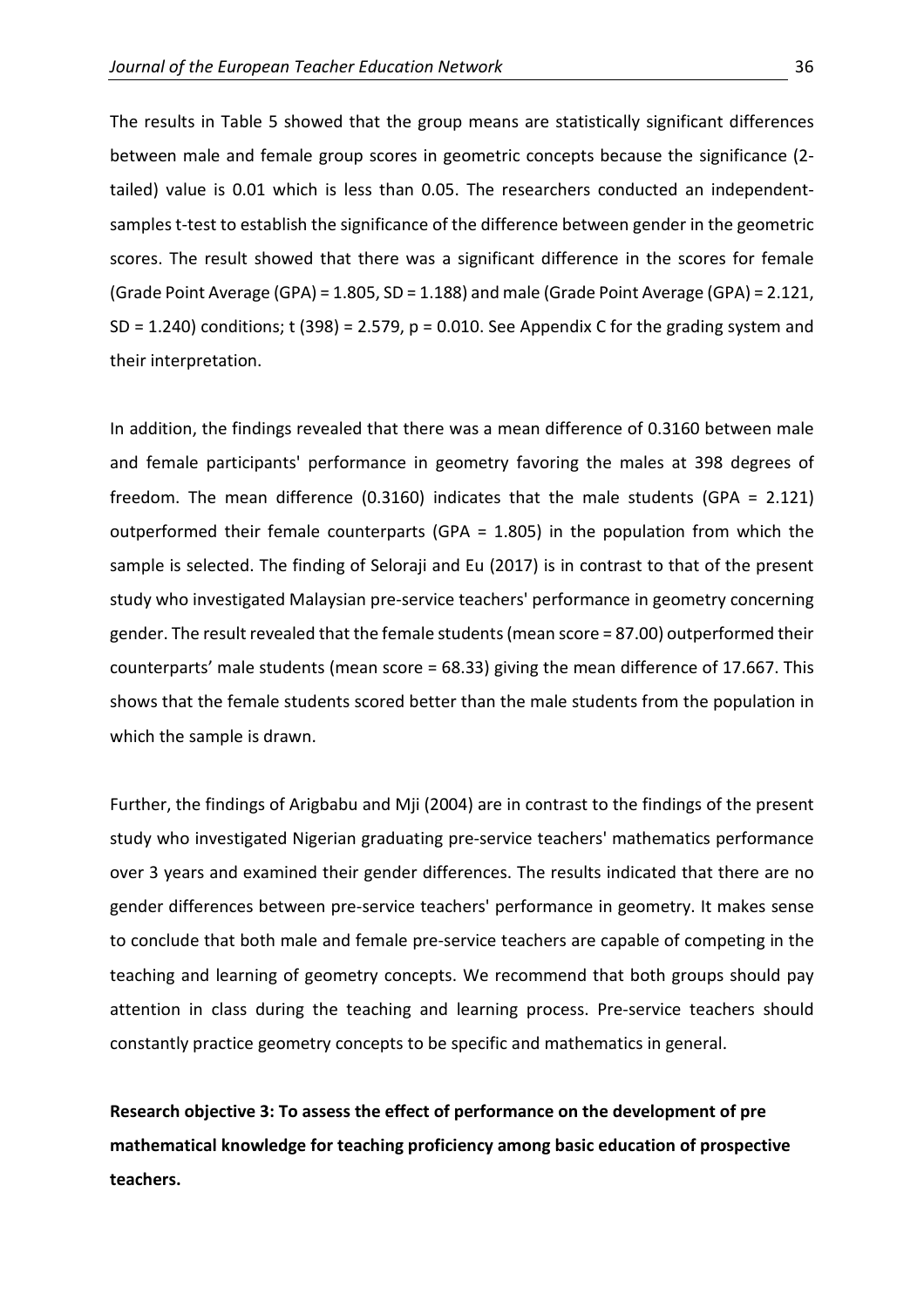The study sought to assess the effect of performance on the development of pre mathematical knowledge for teaching proficiency among basic education of prospective teachers. This was to enable the researchers to get in-depth information concerning pre-service teachers to predict their teaching proficiency. The performance of the participants in geometry is presented in Table 6.

|                 |              |      | Sex of the students |       |
|-----------------|--------------|------|---------------------|-------|
|                 |              | Male | Female              | Total |
| Grade scored by | E            | 21   | 22                  | 43    |
| students        | D            | 36   | 50                  | 86    |
|                 | $D+$         | 37   | 23                  | 60    |
|                 | $\mathsf C$  | 38   | 23                  | 61    |
|                 | $C+$         | 22   | 18                  | 40    |
|                 | $\sf B$      | 22   | 17                  | 39    |
|                 | $B+$         | 23   | 12                  | 35    |
|                 | $\mathsf{A}$ | 16   | 9                   | 25    |
|                 | $\sf IC$     | 8    | 3                   | 11    |
| Total           |              | 223  | 177                 | 400   |

### **Table 6: Grade scored by students concerning gender**

A look at Table 6 revealed that only about one-quarter of the participating students scored grades (A, B+, and B) and are described as above-average pre-service teachers. This indicates that about one-quarter of the pre-service teachers representing about 25% are likely to display potential early proficiency in their mathematical knowledge for teaching. Further, slightly more than one-quarter of the pre-service teachers scored grades (C+ and C) and are described as average pre-service teachers. This shows that about 25% of the participants are likely to be average mathematics teachers. More than one-quarter of the pre-service teachers representing about 37% scored grades (D+ and D) and are described as below average preservice mathematics teachers. This indicates that about 37% of them are likely to display low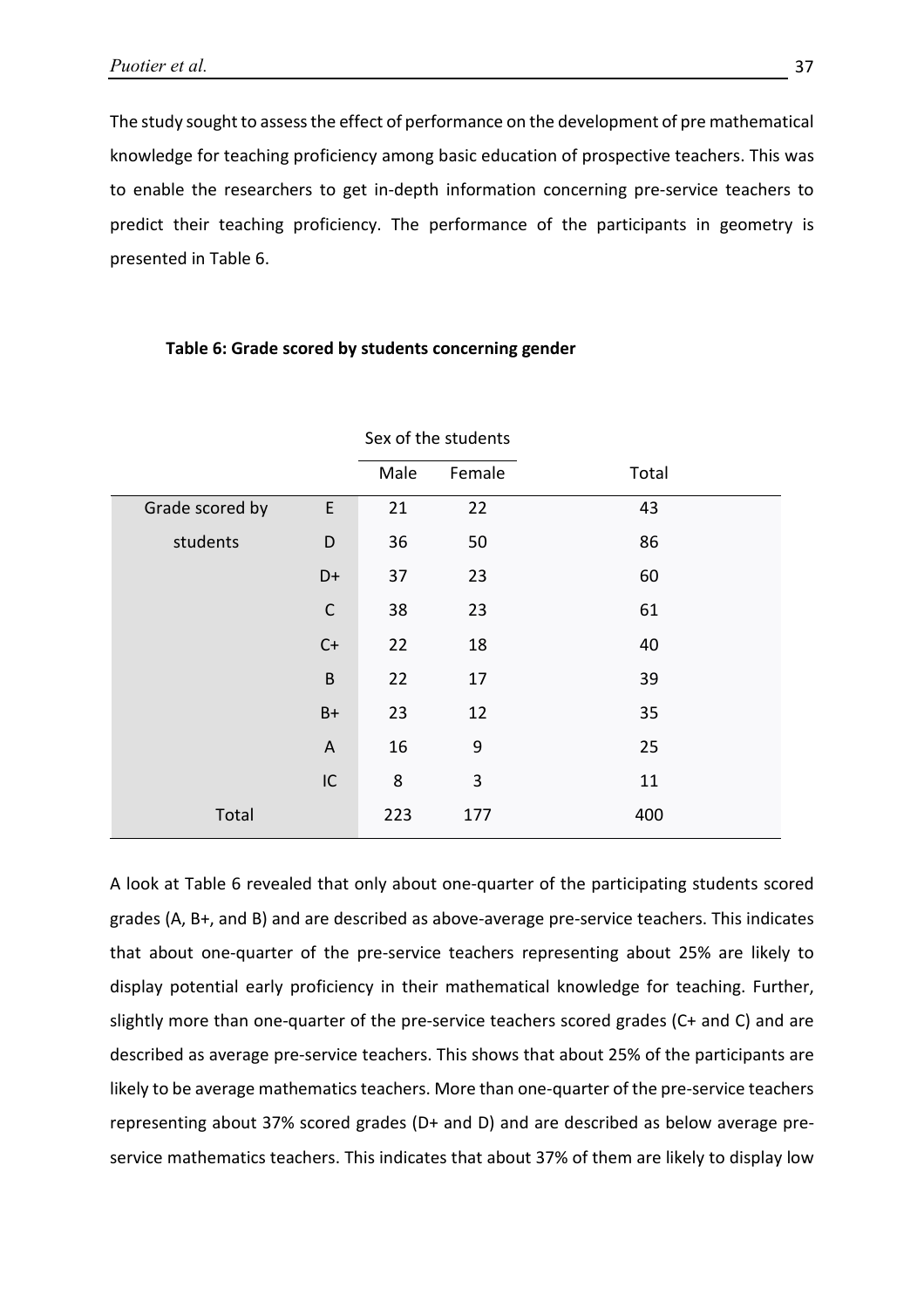proficiency development in mathematical knowledge for teaching. According to the study, as many as 43 pre-service teachers representing about 11% scored grade E and may require support to manage mathematics classes.

A careful look at the results indicated that we are likely to have few mathematics teachers who can display potential proficiency in their mathematical knowledge for teaching. The majority of the college students are likely to show low proficiency development in mathematical knowledge for teaching. If the situation is not looked at, by ten years to come we are likely not to get teachers who can teach geometry and mathematics as a whole. This is likely to affect college students' careers, learners' achievement, and the nation as a whole.

Further, the findings revealed that out of the 400 pre-service teachers 61 male participants are likely to display potential early proficiency in their mathematical knowledge for teaching as compared to only 38 of their female counterparts. Averagely, there are 60 and 41 male and female participants respectively. However, there is no difference in number between belowaverage male and female pre-service mathematics teachers. If this trend continues by twenty years, we are likely to have very few female mathematics teachers. Further, we are likely to have teachers who lack the concepts of geometry and will not be able to teach geometry. This is supported by Harding and Hbaci (2015) who investigated pre-service teachers' mathematics teaching experience. The study suggested that pre-service teachers in this era need to grasp geometry concepts rather than memorize formulae. This is vital for them to further their knowledge in geometry to enable them effectively teach geometry to be specific and mathematics in general.

### **Summary of findings**

The findings of this study have been stated in terms of the study objectives. The first objective wanted to assess pre-service teachers' performance in geometry. To respond to this, the researchers analyzed the data using descriptive statistics from SPSS. Findings revealed that students in the Colleges of Education have difficulties in solving geometry concepts.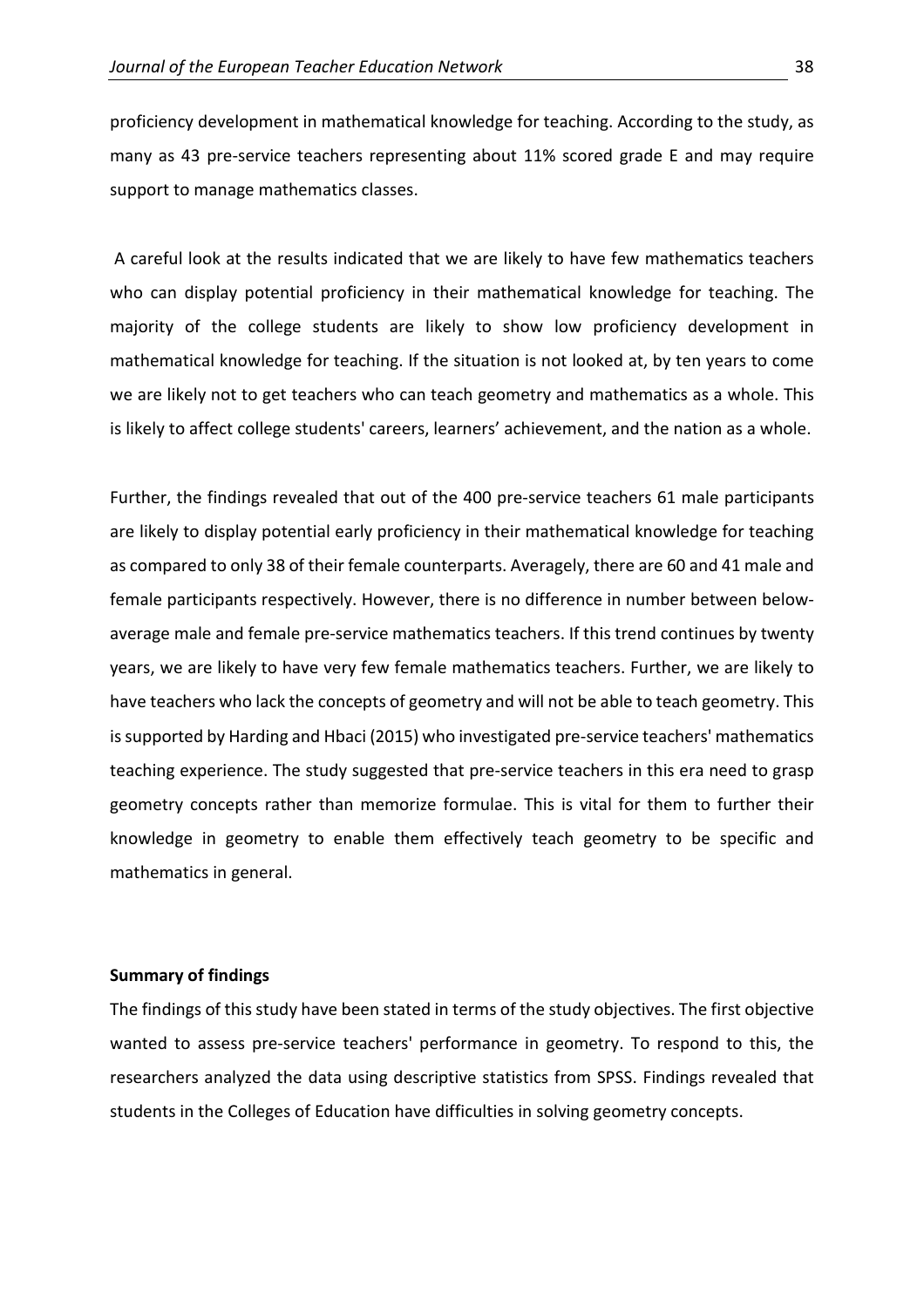The second objective sought to investigate gender differences among the said participants' achievement in geometry using the independent samples t-test. The results showed that there was a statistically significant difference between males' and females' achievement in geometry achievement test favoring male students.

The third objective wanted to assess the effect of performance on the development of pre mathematical knowledge for teaching proficiency among basic education of prospective teachers. The study showed that only about one-quarter of the pre-service teachers representing about 25% are likely to display potential early proficiency in their mathematical knowledge for teaching. Further, slightly more than one-quarter of the pre-service teachers are likely to be average mathematics teachers. Again, more than one-quarter of the preservice teachers representing about 37% are likely to display low proficiency development in mathematical knowledge for teaching. Eleven percent of them according to the study may require support to manage mathematics classes.

### **Conclusion**

The analysis of objective one (1) of this study implies that college students have difficulties in solving geometrical concepts. The analysis of objective two (2) using independent samples ttest statistics indicated that there was a statistically significant difference between males' and females' performance in geometry achievement test favoring male students. Finally, the analysis of objective three (3) indicates that only about 25% of college students are likely to display potential early proficiency in their mathematical knowledge for teaching while about 37% of them are likely to display low proficiency development in mathematical knowledge for teaching. About eleven percent of them according to the study may require support to manage mathematics classes. Based on the conclusion mentioned above, college lecturers should therefore pay particular attention to the subject geometry when teaching it by relating concepts to real-life situations and giving equal opportunities to both males and females to practice the subject. Further, pre-service teachers should pay attention in the teaching and learning process, solve geometric problems in groups to share ideas, and constantly practice the subject to enhance understanding of geometric concepts.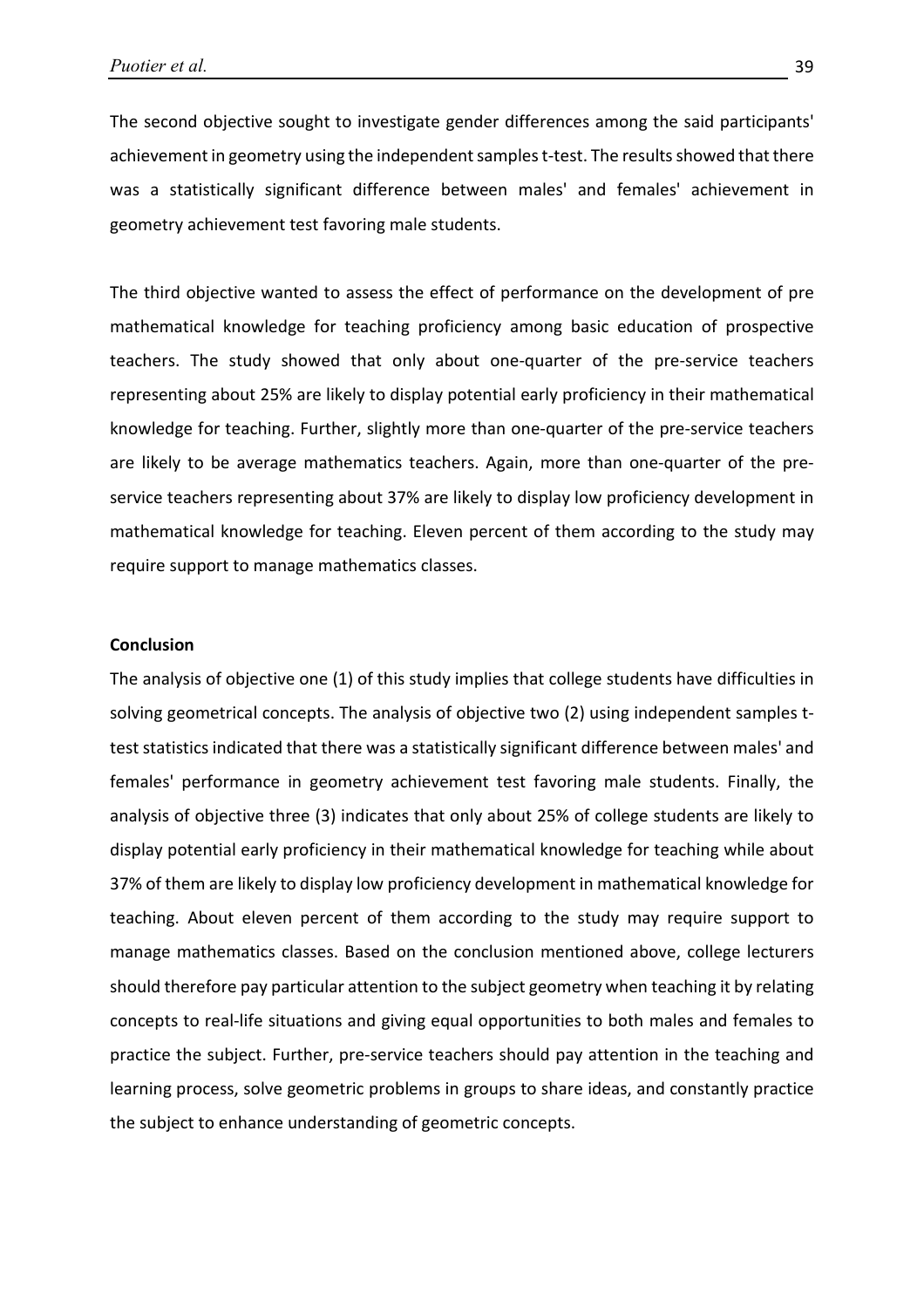#### **Recommendation**

The current study only focused on basic pre-service teachers' performance in geometric concepts, leaving other strands in mathematics. The study recommended that research works should be done to investigate pre-service teachers' performance on other strands in mathematics. Further, research works should be done to investigate pre-service mathematics teachers' pedagogical content knowledge in teaching geometry. Research works should be conducted to investigate the entry behaviors of pre-service teachers to find out which students should be admitted to offer geometry. Finally, this study recommends that preservice teachers should utilize their time well, stick to schedules, and should not procrastinate in solving geometrical concepts. This will enable them effectively learn geometrical concepts with understanding.

### **References**

- Adeniji, S. M., Ameen, S. K., Dambatta, B. U., & Orilonise, R. (2018). Effect of mastery learning approach on senior school students' academic performance and retention in Circle Geometry. *International Journal of Instruction*, *11*(4), 951–962. https://doi.org/10.12973/iji.2018.11460a
- Agyei, D. D., & Voogt, J. (2012). Developing technological pedagogical content knowledge in pre-service mathematics teachers through collaborative design. *Australasian Journal of Educational Technology*, *28*(4), 547–564. https://doi.org/10.14742/ajet.827
- American Heritage Dictionary. (2000). *The American Heritage Dictionary of the English* **Language** (fifth edit). Boston publisher. https://en.wikipedia.org/wiki/The\_American\_Heritage\_Dictionary\_of\_the\_English\_Language
- Arigbabu, A. A., & Mji, A. (2004). Is gender a factor in mathematics performance among Nigerian preservice teachers? *Sex Roles*, *51*(11–12), 749–753. https://doi.org/10.1007/s11199-004-0724-z
- Armah, R. B., Cofie, P. O., & Okpoti, C. A. (2018). Investigating the effect of van Hiele Phase based instruction on pre-service teachers' geometric thinking. *International Journal of Research in Education and Science (IJRES),* 4(1), 314-330. DOI:10.21890/ijres.383201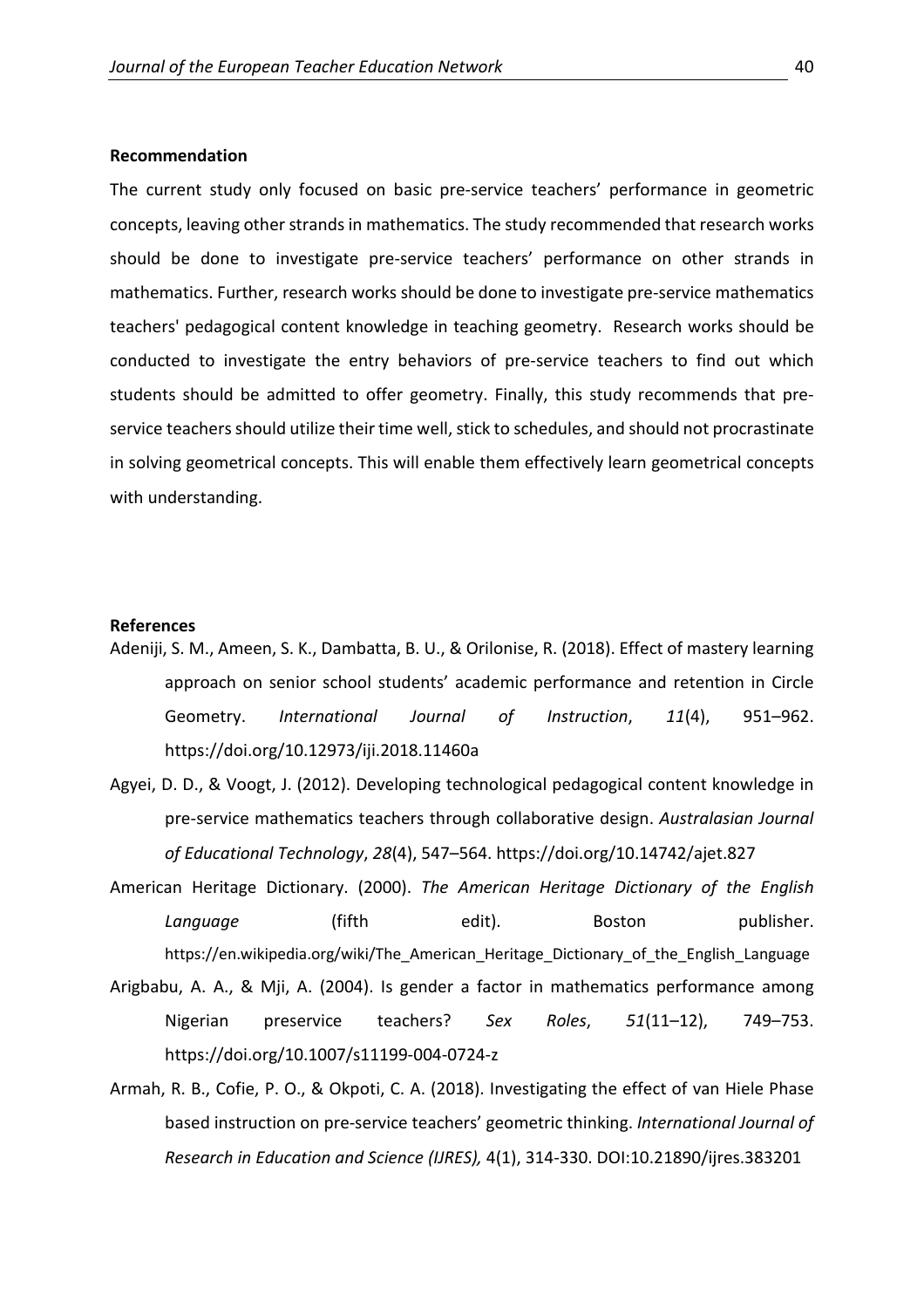- Bhagat, K. K., & Chang, C. Y. (2015). Incorporating GeoGebra into geometry learning-A lesson from India. *Eurasia Journal of Mathematics, Science and Technology Education*, *11*(1), 77–86. https://doi.org/10.12973/eurasia.2015.1307a
- Bozkurt, A. (2018). Examining the accuracy and justification of geometric constructions made by pre-service teachers with dynamic geometry software and the awareness they gained throughout the process. *International Journal of Research in Education and Science*, *4*(1), 304–313. https://doi.org/10.21890/ijres.383197
- Couto, A., & Vale, I. (2013). Pre-service teachers' knowledge of elementary geometry concepts. *Jeten*, *9*(2014), 57–73.
- Duatepe-paksu, A., & Levels, G. T. (2012). Predicting the Geometry Knowledge of Pre-Service Elementary Teachers. *İlköğretim Öğrencilerinin Fen Bilgisi Öğrenimine Yönelik Motivasyon Düzeylerinin Cinsiyet Ve Sınıf Değişkenine Göre Değerlendirilmesi*, *2*(3), 15- 27.
- Encyclopedia Britannica. (2012). *Britannica" redirects here* (15th edit). Encyclopædia Britannica, Inc. https://en.wikipedia.org/wiki/Encyclopædia\_Britannica
- Harding, J. L., & Hbaci, I. (2015). Evaluating Pre-service Teachers Math Teaching Experience from Different Perspectives. *Universal Journal of Educational Research*, *3*(6), 382–389. https://doi.org/10.13189/ujer.2015.030605
- Isiksal, M. (2005). Pre-service Teachers' Performance in their University Coursework and Mathematical Self-Efficacy Beliefs: What is the Role of Gender and Year in Program. *Mathematics Educator*, *15*(2), 8–16.
- Kakraba, E. Q. (2020). Effects of Mastery-Based Learning Approach on Pre-Service Mathematics Teachers' Geometry Performance in Volta Region Colleges of Education, Ghana. *American Journal of Educational Research*, *8*(9), 615–621. https://doi.org/10.12691/education-8-9-2
- Mafakheri, S. (n.d.). Pre-service and In-service primary teachers ' generic and subject-specific c skills On Geometric understanding of symmetry : A case study. *Research Square*. 1- 9. https://doi.org/10.21203/rs.3.rs-162682/v1
- Mugenda, O.M., & Mugenda, A. G. (2019). *Research methods: Quantitative, Qualitative & Mixed Methods* (Third Edit). Centre for Innovative Leadership & Governance. info@cligafrica.org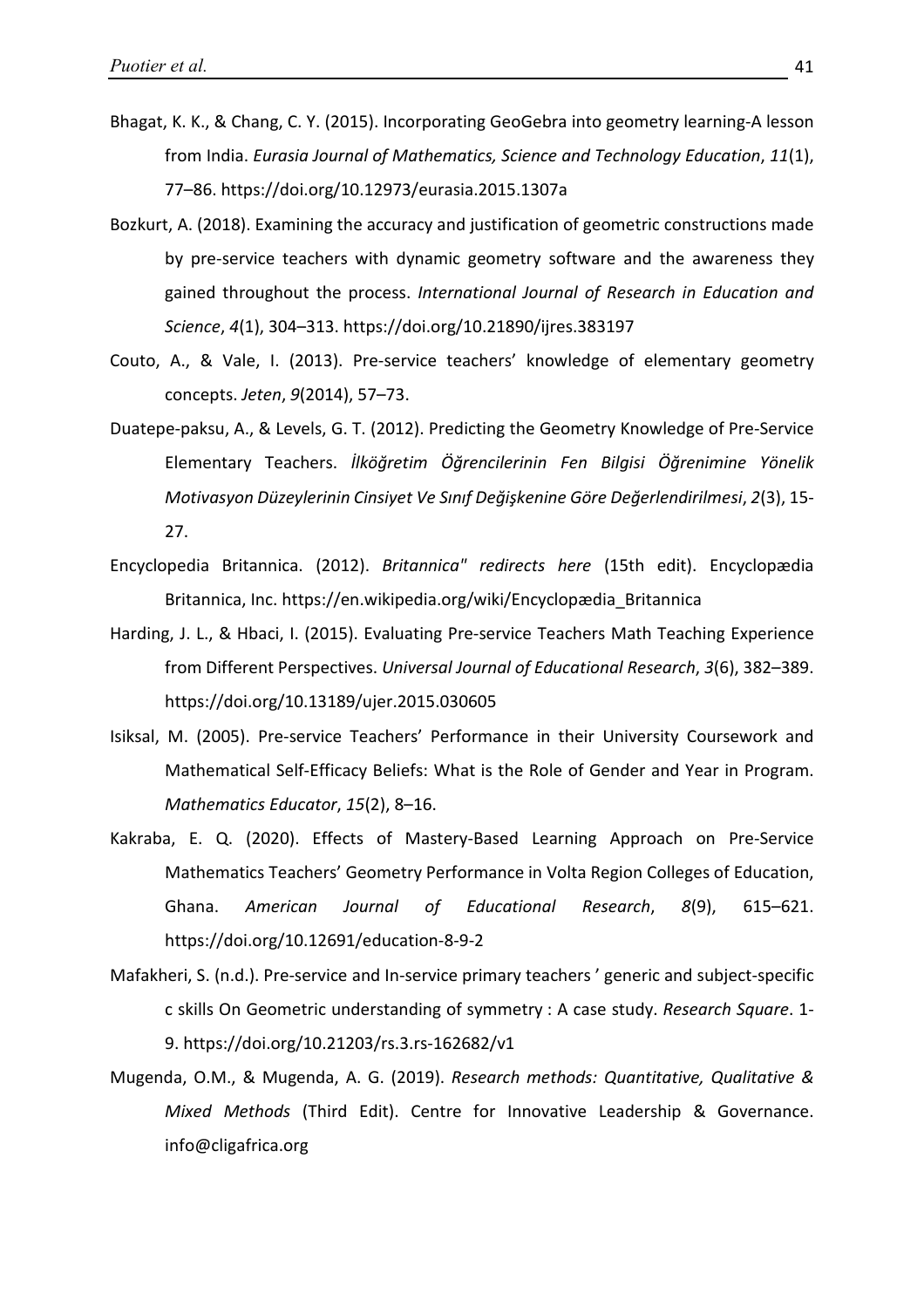- Mutai, C. C., Miheso\_O'Connor, K. M., & Twoli, N. W. (2016). *Gender differences in mathematics performance among secondary school students in Bureti sub-County, Kericho County Kenya* [Kenyatta University]. [https://ir](https://ir/) library.ku.ac.ke/bitstream/handle/123456789/14968/Gender differences in mathematics performance.pdf?sequence=1&isAllowed=y
- Naidoo, J., & Kapofu, W. (2020). Exploring female learners' perceptions of learning geometry in mathematics. *South African Journal of Education*, *40*(1), 1–11. https://doi.org/10.15700/saje.v40n1a1727
- Niyukuri, F., Nzotungicimpaye, J., & Ntahomvukiye, C. (2020). Pre-service teachers' secondary school experiences in learning geometry and their confidence to teach it. *Eurasia Journal of Mathematics, Science and Technology Education*, *16*(8). https://doi.org/10.29333/EJMSTE/8334
- Seloraji, P., & Eu, L. K. (2017). Students' Performance in Geometrical Reflection Using GeoGebra. *Malaysia Online Journal of Educational Technology*, *5*(1), 65–77.
- Sunzuma, G., Masocha, M., & Zezekwa, N. (2012). Secondary school students' attitudes towards their learning of geometry: A survey of Bindura urban secondary school. *Greener Journal of Educational Research*, *3*(8), 402–410.
- Tetteh, H. N. K., Wilmot, E.M, & Ashong, D. (2018). Gender differences in performance in mathematics among pre-service teachers in the Brong-Ahafo Region of Ghana. *International Journal of Education, Learning and Development*, *6*(5), 38–45. www.eajournals.org
- Ubah, I. (2021). Pre-service mathematics teachers' semiotic transformation of similar triangles: Euclidean geometry. *International Journal of Mathematical Education in Science and Technology*, 1–22. https://doi.org/10.1080/0020739x.2020.1857858
- Vesely, S. L., & Vesely, A. A. (2015). Geometry and its physical meaning. *Progress in Electromagnetics Research Symposium*, *2015*-*Janua*(August), 45–50.
- Yuin, W., Lixinin, H., Shadiev, R., Kai, L., & Timothy, L. (2020). *Exploring the effects of ubiquitous geometry learning in real situations*. 1121–1147.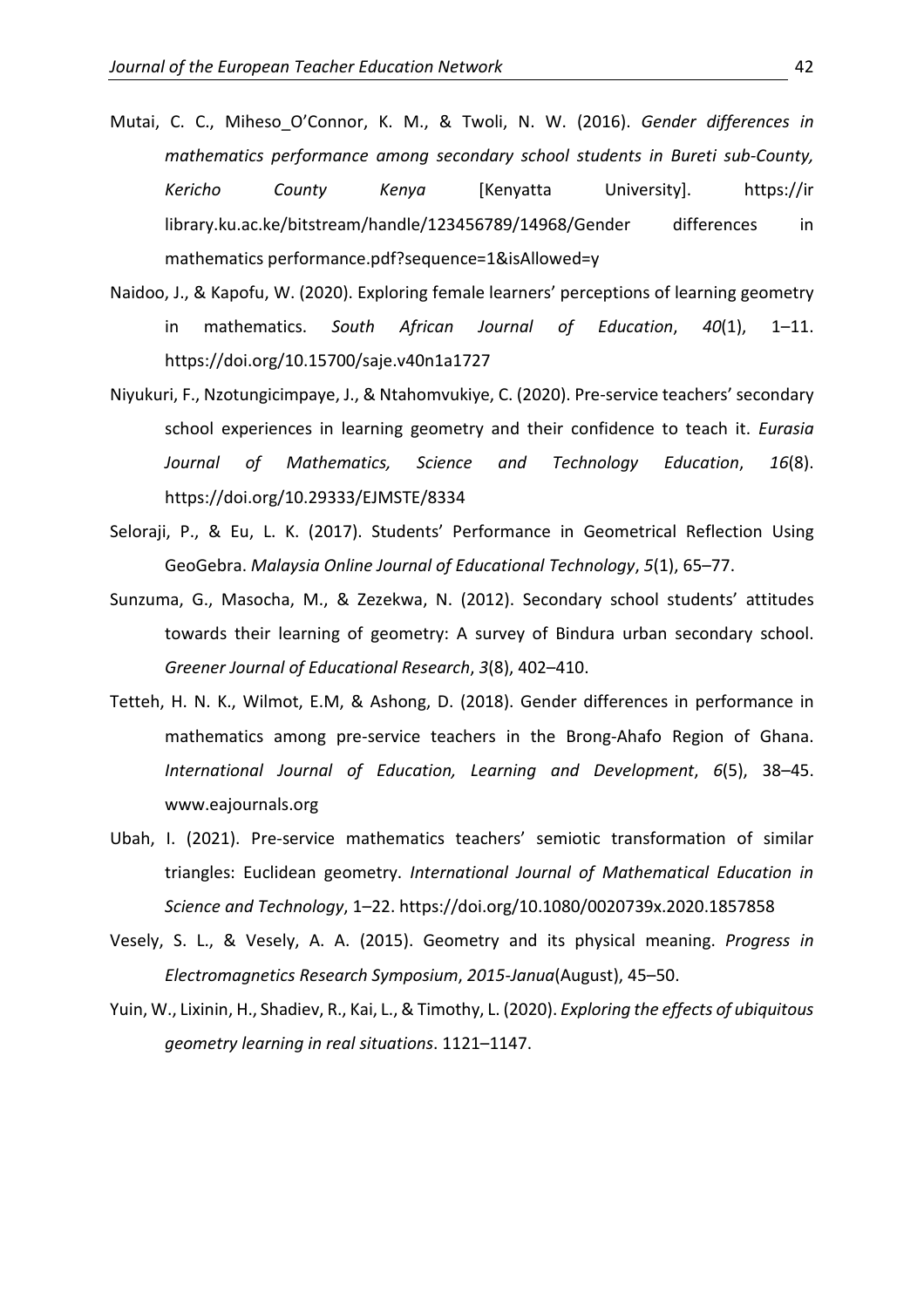### **Appendix A: Pre-service Teachers Results in Geometry**

| Student                 | Gender       |              | Grade   Student   Gender |    | Grade        | <b>Student</b> | Gender       | Grade        | <b>Student</b> | Gender      | Grade        |
|-------------------------|--------------|--------------|--------------------------|----|--------------|----------------|--------------|--------------|----------------|-------------|--------------|
| ID                      |              |              | ID                       |    |              | ID             |              |              | ID             |             |              |
| $\mathbf{1}$            | $\mathsf F$  | $B+$         | 41                       | M  | $\mathsf{C}$ | 81             | F            | D+           | 121            | F           | $\mathsf{C}$ |
| $\overline{2}$          | F            | B+           | 42                       | M  | D            | 82             | M            | $C+$         | 122            | M           | E            |
| $\overline{3}$          | $\mathsf F$  | B            | 43                       | M  | D+           | 83             | F            | D            | 123            | M           | $\mathsf E$  |
| $\overline{\mathbf{4}}$ | F            | D            | 44                       | F. | $B+$         | 84             | M            | $B+$         | 124            | M           | $\mathsf E$  |
| 5                       | F            | E            | 45                       | M  | D+           | 85             | F.           | D+           | 125            | M           | $\mathsf{C}$ |
| 6                       | M            | IC           | 46                       | M  | D+           | 86             | M            | B            | 126            | M           | B            |
| $\overline{7}$          | F            | $\mathsf{C}$ | 47                       | F. | B            | 87             | M            | B+           | 127            | M           | D+           |
| 8                       | M            | D            | 48                       | M  | D+           | 88             | F            | $C+$         | 128            | F           | E            |
| 9                       | F            | D            | 49                       | M  | $\mathsf{C}$ | 89             | F            | $C+$         | 129            | $\mathsf F$ | $\mathsf E$  |
| 10                      | M            | $\mathsf C$  | 50                       | M  | $B+$         | 90             | F            | $\mathsf{C}$ | 130            | M           | $C+$         |
| 11                      | M            | D            | 51                       | F. | $C+$         | 91             | F            | D+           | 131            | M           | B            |
| 12                      | M            | D+           | 52                       | M  | $B+$         | 92             | M            | $B+$         | 132            | M           | D            |
| 13                      | M            | B            | 53                       | M  | $\mathsf{C}$ | 93             | M            | D            | 133            | M           | $\mathsf{C}$ |
| 14                      | M            | $\mathsf{C}$ | 54                       | M  | $C+$         | 94             | F.           | A            | 134            | M           | E            |
| 15                      | M            | $C+$         | 55                       | F  | E            | 95             | M            | B+           | 135            | M           | $\mathsf{C}$ |
| 16                      | M            | D+           | 56                       | M  | $C+$         | 96             | M            | $\mathsf{C}$ | 136            | F.          | D+           |
| 17                      | F            | D+           | 57                       | M  | D+           | 97             | M            | E            | 137            | M           | D            |
| 18                      | F            | B+           | 58                       | M  | B            | 98             | M            | D            | 138            | M           | D            |
| 19                      | M            | $B+$         | 59                       | F  | E            | 99             | F            | D+           | 139            | $\mathsf F$ | D            |
| 20                      | F.           | E            | 60                       | M  | $C+$         | 100            | M            | B            | 140            | M           | $B+$         |
| 21                      | M            | D            | 61                       | M  | D            | 101            | M            | D            | 141            | M           | A            |
| 22                      | M            | D            | 62                       | F. | D            | 102            | F            | $\mathsf{C}$ | 142            | M           | $\mathsf C$  |
| 23                      | M            | D            | 63                       | M  | $\mathsf{C}$ | 103            | $\mathsf{F}$ | D            | 143            | F           | D            |
| 24                      | M            | $\mathsf{C}$ | 64                       | M  | D            | 104            | F            | D+           | 144            | M           | $\mathsf{C}$ |
| 25                      | F.           | A            | 65                       | F  | E            | 105            | M            | C            | 145            | F           | $\mathsf E$  |
| 26                      | M            | C            | 66                       | M  | D            | 106            | M            | B            | 146            | F           | D            |
| 27                      | F            | B            | 67                       | M  | $C+$         | 107            | F            | $\mathsf{C}$ | 147            | F           | $C+$         |
| 28                      | $\mathsf F$  | E.           | 68                       | M  | IC           | 108            | $\mathsf F$  | D            | 148            | $\mathsf F$ | $C+$         |
| 29                      | $\mathsf{F}$ | $\mathsf{C}$ | 69                       | M  | $\mathsf{C}$ | 109            | M            | B            | 149            | M           | D+           |
| 30                      | M            | $C+$         | 70                       | F  | $\mathsf{C}$ | 110            | M            | D            | 150            | F.          | $B+$         |
| 31                      | M            | $\mathsf{C}$ | 71                       | F. | E            | 111            | M            | $C+$         | 151            | M           | $C+$         |
| 32                      | $\mathsf F$  | $\mathsf{C}$ | 72                       | M  | D+           | 112            | F            | D+           | 152            | F.          | E.           |
| 33                      | M            | B+           | 73                       | F. | A            | 113            | M            | E            | 153            | M           | D+           |
| 34                      | M            | D            | 74                       | F. | $B+$         | 114            | F            | E            | 154            | F           | $\mathsf{C}$ |
| 35                      | F.           | D+           | 75                       | M  | A            | 115            | M            | $\mathsf{C}$ | 155            | F           | $C+$         |
| 36                      | M            | A            | 76                       | M  | B            | 116            | F            | $\mathsf C$  | 156            | F           | E            |
| 37                      | M            | B+           | 77                       | M  | D+           | 117            | M            | A            | 157            | M           | D            |
| 38                      | M            | $\mathsf{C}$ | 78                       | M  | D            | 118            | F            | D            | 158            | M           | B            |
| 39                      | F            | D            | 79                       | M  | D            | 119            | F            | D+           | 159            | F           | A            |
| 40                      | F            | D            | 80                       | M  | $C+$         | 120            | F            | E            | 160            | F           | $\mathsf D$  |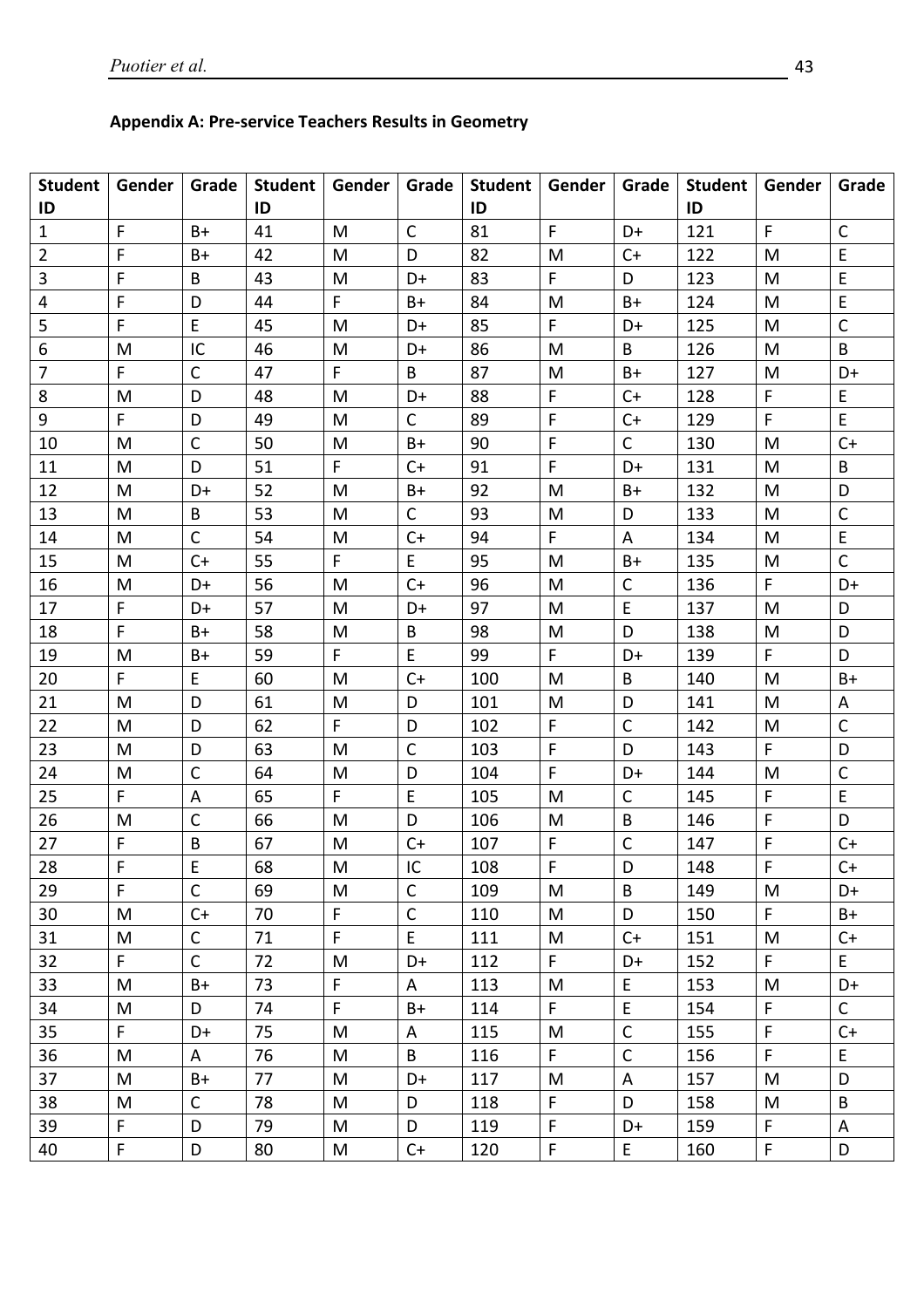| <b>Student</b><br>ID | Gender       | Grade        | <b>Student</b><br>ID | Gender      | Grade        | Student  <br>ID | Gender      | Grade        | <b>Student</b><br>ID | Gender | Grade        |
|----------------------|--------------|--------------|----------------------|-------------|--------------|-----------------|-------------|--------------|----------------------|--------|--------------|
| 161                  | $\mathsf{F}$ | E            | 201                  | F           | $\mathsf{B}$ | 241             | F           | $C+$         | 281                  | M      | D            |
| 162                  | F            | D            | 202                  | F           | D            | 242             | M           | $\mathsf{C}$ | 282                  | M      | B            |
| 163                  | M            | B+           | 203                  | M           | IC           | 243             | M           | D+           | 283                  | M      | $B+$         |
| 164                  | F.           | D            | 204                  | M           | B            | 244             | F           | A            | 284                  | F      | D+           |
| 165                  | M            | E            | 205                  | F           | D            | 245             | M           | D            | 285                  | F      | $B+$         |
| 166                  | M            | D            | 206                  | F           | $C+$         | 246             | F           | D+           | 286                  | F      | $\mathsf{C}$ |
| 167                  | M            | D+           | 207                  | M           | E            | 247             | M           | D            | 287                  | M      | D+           |
| 168                  | F.           | D+           | 208                  | F           | $\mathsf E$  | 248             | F           | A            | 288                  | F      | E            |
| 169                  | F            | D            | 209                  | M           | $\mathsf{C}$ | 249             | M           | $\mathsf{C}$ | 289                  | F      | $\mathsf C$  |
| 170                  | M            | $C+$         | 210                  | M           | D+           | 250             | M           | D            | 290                  | M      | $\mathsf C$  |
| 171                  | F            | $B+$         | 211                  | M           | $C+$         | 251             | M           | E            | 291                  | F      | B            |
| 172                  | F            | D            | 212                  | $\mathsf F$ | $B+$         | 252             | F.          | D            | 292                  | F      | D            |
| 173                  | M            | E            | 213                  | $\mathsf F$ | E            | 253             | F           | A            | 293                  | F      | D+           |
| 174                  | F.           | D            | 214                  | F           | D            | 254             | F           | D            | 294                  | F      | $C+$         |
| 175                  | F            | D            | 215                  | F           | D            | 255             | M           | B            | 295                  | F      | B            |
| 176                  | M            | E            | 216                  | F           | D+           | 256             | M           | B+           | 296                  | M      | D            |
| 177                  | F.           | $C+$         | 217                  | M           | $\mathsf{C}$ | 257             | M           | E            | 297                  | M      | D+           |
| 178                  | M            | E            | 218                  | F           | D            | 258             | M           | B            | 298                  | M      | $C+$         |
| 179                  | M            | A            | 219                  | F           | D            | 259             | M           | $\mathsf C$  | 299                  | F      | $\mathsf{C}$ |
| 180                  | F            | D            | 220                  | E           | F            | 260             | F           | E            | 300                  | M      | D            |
| 181                  | M            | B            | 221                  | M           | D+           | 261             | F           | $\mathsf{C}$ | 301                  | F      | D+           |
| 182                  | M            | D+           | 222                  | M           | $\mathsf{C}$ | 262             | F           | D+           | 302                  | F      | $C+$         |
| 183                  | F            | B            | 223                  | M           | $C+$         | 263             | M           | D            | 303                  | M      | $\mathsf{C}$ |
| 184                  | F            | $C+$         | 224                  | M           | D+           | 264             | M           | IC           | 304                  | F      | D            |
| 185                  | M            | D+           | 225                  | F           | D+           | 265             | F           | D            | 305                  | F      | D+           |
| 186                  | F.           | D+           | 226                  | F           | B            | 266             | M           | $\mathsf{C}$ | 306                  | M      | D+           |
| 187                  | M            | E            | 227                  | F           | E            | 267             | F           | D+           | 307                  | F      | IC           |
| 188                  | $\mathsf F$  | D            | 228                  | F           | $\sf B$      | 268             | F           | $\mathsf A$  | 308                  | M      | E            |
| 189                  | F.           | D            | 229                  | M           | $B+$         | 269             | F           | D+           | 309                  | F.     | $\mathsf E$  |
| 190                  | F            | $\mathsf C$  | 230                  | M           | D            | 270             | M           | $C+$         | 310                  | M      | E            |
| 191                  | M            | $\mathsf C$  | 231                  | M           | D+           | 271             | M           | A            | 311                  | M      | $\mathsf E$  |
| 192                  | M            | $\mathsf C$  | 232                  | F           | $C+$         | 272             | M           | D+           | 312                  | M      | D            |
| 193                  | M            | $\mathsf{C}$ | 233                  | M           | A            | 273             | F           | $\mathsf{C}$ | 313                  | M      | $\mathsf{C}$ |
| 194                  | M            | $C+$         | 234                  | F           | $\mathsf{C}$ | 274             | M           | B+           | 314                  | M      | A            |
| 195                  | F.           | B            | 235                  | M           | $\mathsf{C}$ | 275             | F           | D            | 315                  | M      | $\mathsf{C}$ |
| 196                  | M            | $\mathsf C$  | 236                  | M           | A            | 276             | F           | B            | 316                  | F      | D+           |
| 197                  | M            | A            | 237                  | M           | IC           | 277             | M           | E.           | 317                  | M      | D+           |
| 198                  | F.           | $B+$         | 238                  | F           | D            | 278             | M           | $C+$         | 318                  | M      | B            |
| 199                  | M            | B            | 239                  | $\mathsf F$ | D            | 279             | F           | IC           | 319                  | M      | $B+$         |
| 200                  | M            | A            | 240                  | M           | $\mathsf E$  | 280             | $\mathsf F$ | D            | 320                  | F      | D            |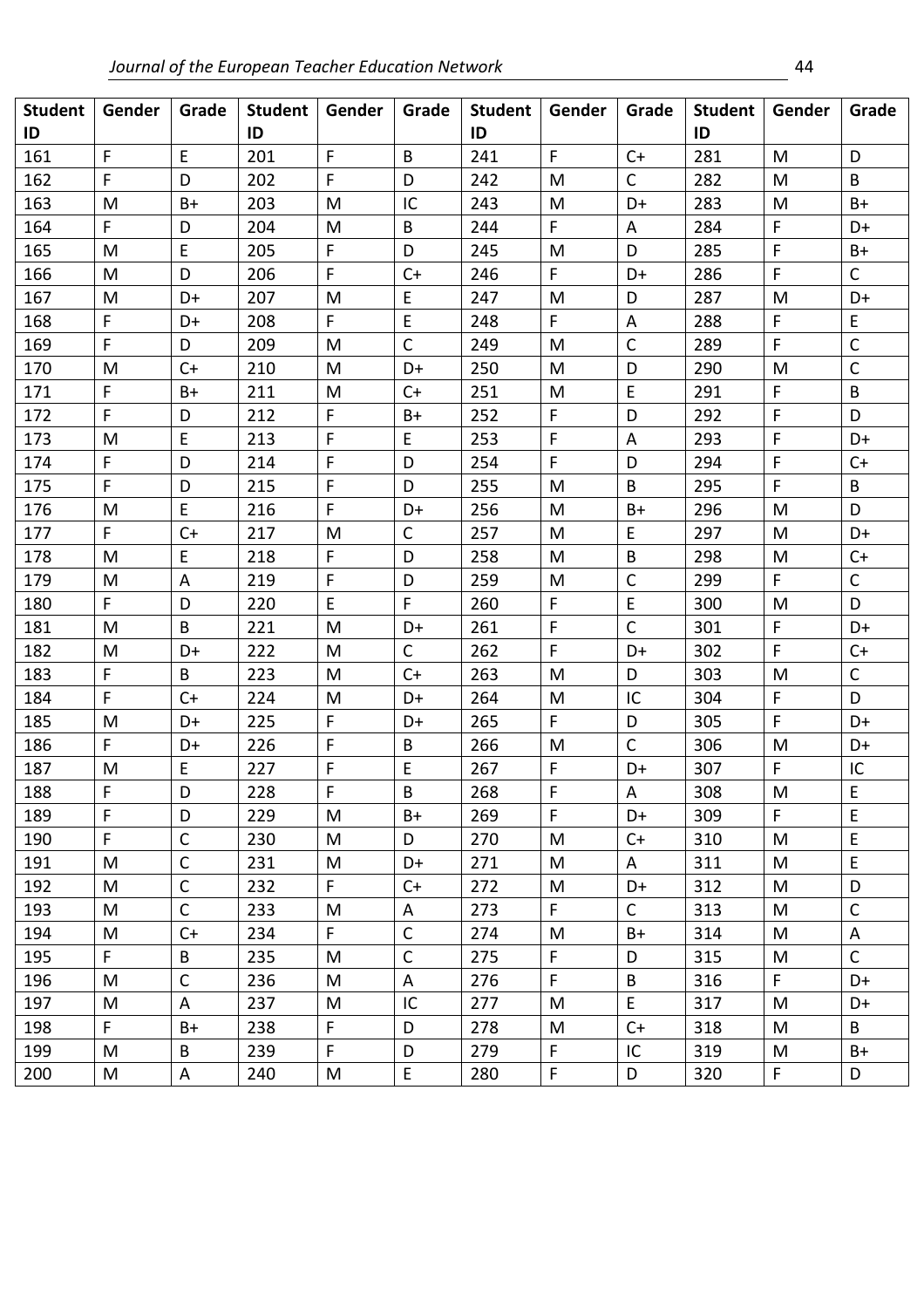| <b>Student</b> | Gender | Grade | Student   Gender |    | Grade        |
|----------------|--------|-------|------------------|----|--------------|
| ID             |        |       | ID               |    |              |
| 321            | M      | C     | 361              | M  | B            |
| 322            | F      | В     | 362              | M  | С            |
| 323            | M      | $C+$  | 363              | F  | D            |
| 324            | F      | Α     | 364              | F  | $C+$         |
| 325            | M      | IC    | 365              | F  | E            |
| 326            | M      | В     | 366              | M  | $C+$         |
| 327            | M      | D+    | 367              | M  | D            |
| 328            | M      | B+    | 368              | F  | D            |
| 329            | M      | E     | 369              | M  | A            |
| 330            | F      | $B+$  | 370              | M  | D            |
| 331            | F      | $C+$  | 371              | F  | $\mathsf{C}$ |
| 332            | M      | C     | 372              | M  | B+           |
| 333            | M      | D+    | 373              | M  | B            |
| 334            | F      | D     | 374              | M  | A            |
| 335            | M      | $C+$  | 375              | F  | В            |
| 336            | M      | B+    | 376              | F  | B            |
| 337            | M      | D     | 377              | M  | IC           |
| 338            | F.     | C     | 378              | F. | C            |
| 339            | M      | B+    | 379              | M  | A            |
| 340            | F      | D     | 380              | M  | A            |
| 341            | M      | B+    | 381              | M  | B+           |
| 342            | M      | C     | 382              | M  | B            |
| 343            | M      | D+    | 383              | F  | D            |
| 344            | M      | B     | 384              | F  | $\mathsf{C}$ |
| 345            | M      | D+    | 385              | M  | $C+$         |
| 346            | M      | D+    | 386              | F  | D+           |
| 347            | M      | D+    | 387              | F  | D            |
| 348            | M      | B     | 388              | M  | $C+$         |
| 349            | F      | D     | 389              | M  | E            |
| 350            | M      | D+    | 390              | M  | D+           |
| 351            | F.     | B+    | 391              | F. | D+           |
| 352            | M      | D+    | 392              | M  | D            |
| 353            | F      | IC    | 393              | M  | D            |
| 354            | M      | В     | 394              | F  | D            |
| 355            | F      | D     | 395              | F  | D            |
| 356            | F      | C     | 396              | M  | B+           |
| 357            | F      | D     | 397              | M  | Α            |
| 358            | M      | D+    | 398              | M  | B+           |
| 359            | F      | С     | 399              | M  | $C+$         |
| 360            | F      | В     | 400              | F  | $C+$         |

**Source**: Report on PCE, Akropong Akuapem (2018/2019 & 2019/2020) Academic Year for First Year.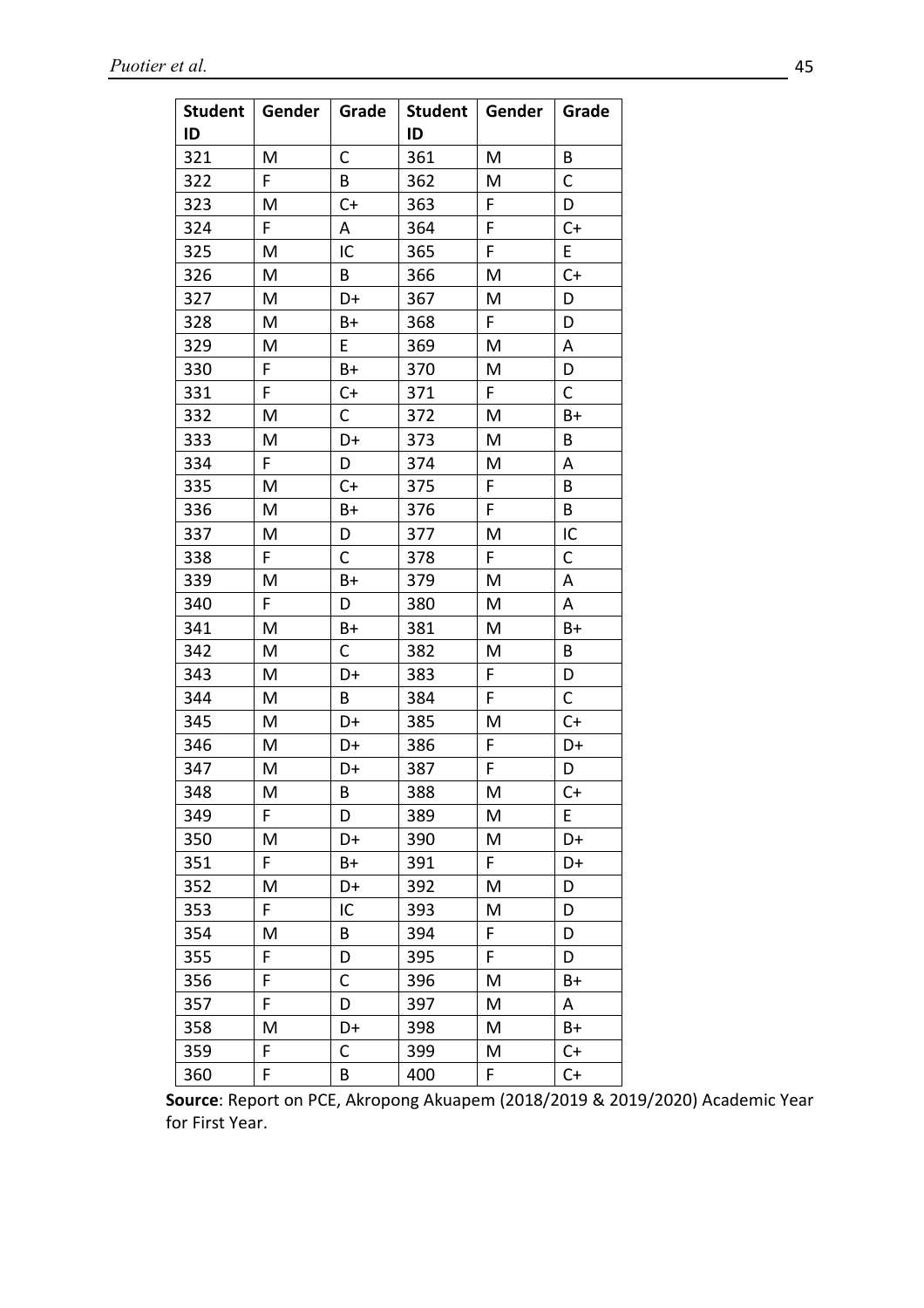# **Appendix B**

### **Research Permit from Presbyterian College of Education, Akropong, Ghana**

| P. O. Box 27<br>Akropong-Akuapem<br>Ghana, West Africa<br>Our Ref. PCE/AA/N 8/VOL.4                                                                                                                                | <b>(FOUNDED 1848)</b> | Email: info@pceakropong.edu.gh<br>Website: www.pceakropong.edu.gh<br>Tel: +233 (0)553970432(0)506851969<br>Bankers: GCB Bank, Akropong-Akuapem<br>January 14, 2022 |
|--------------------------------------------------------------------------------------------------------------------------------------------------------------------------------------------------------------------|-----------------------|--------------------------------------------------------------------------------------------------------------------------------------------------------------------|
|                                                                                                                                                                                                                    |                       |                                                                                                                                                                    |
| MR. PUOTIER ZUTAAH<br>PRESBYTERIAN COLLEGE OF EDUCATION                                                                                                                                                            |                       |                                                                                                                                                                    |
| P.O. BOX 27<br><b>AKROPONG-AKUAPEM</b>                                                                                                                                                                             |                       |                                                                                                                                                                    |
|                                                                                                                                                                                                                    |                       |                                                                                                                                                                    |
| Dear Sir,                                                                                                                                                                                                          |                       |                                                                                                                                                                    |
| RE: PERMISSION TO COLLECT RESEARCH DATA IN PRESBYTERIAN COLLEGE OF<br>EDUCATION, AKROPONG-AKUAPEM, GHANA                                                                                                           |                       |                                                                                                                                                                    |
| With reference to your letter dated 19 <sup>th</sup> January, 2022, I write to inform you that you have been<br>granted permission to conduct your research in the Presbyterian College of Education,<br>Akropong. |                       |                                                                                                                                                                    |
| We look forward to working with you for the growth and development of the College.                                                                                                                                 |                       |                                                                                                                                                                    |
| Thank you.                                                                                                                                                                                                         |                       |                                                                                                                                                                    |
| Yours faithfully,                                                                                                                                                                                                  |                       |                                                                                                                                                                    |
| Nays Stand                                                                                                                                                                                                         |                       |                                                                                                                                                                    |
| Rev. Dr. Nicholas Apreh Siaw                                                                                                                                                                                       |                       |                                                                                                                                                                    |
| Principal                                                                                                                                                                                                          |                       |                                                                                                                                                                    |
|                                                                                                                                                                                                                    |                       |                                                                                                                                                                    |
|                                                                                                                                                                                                                    |                       |                                                                                                                                                                    |
|                                                                                                                                                                                                                    |                       |                                                                                                                                                                    |
|                                                                                                                                                                                                                    |                       |                                                                                                                                                                    |